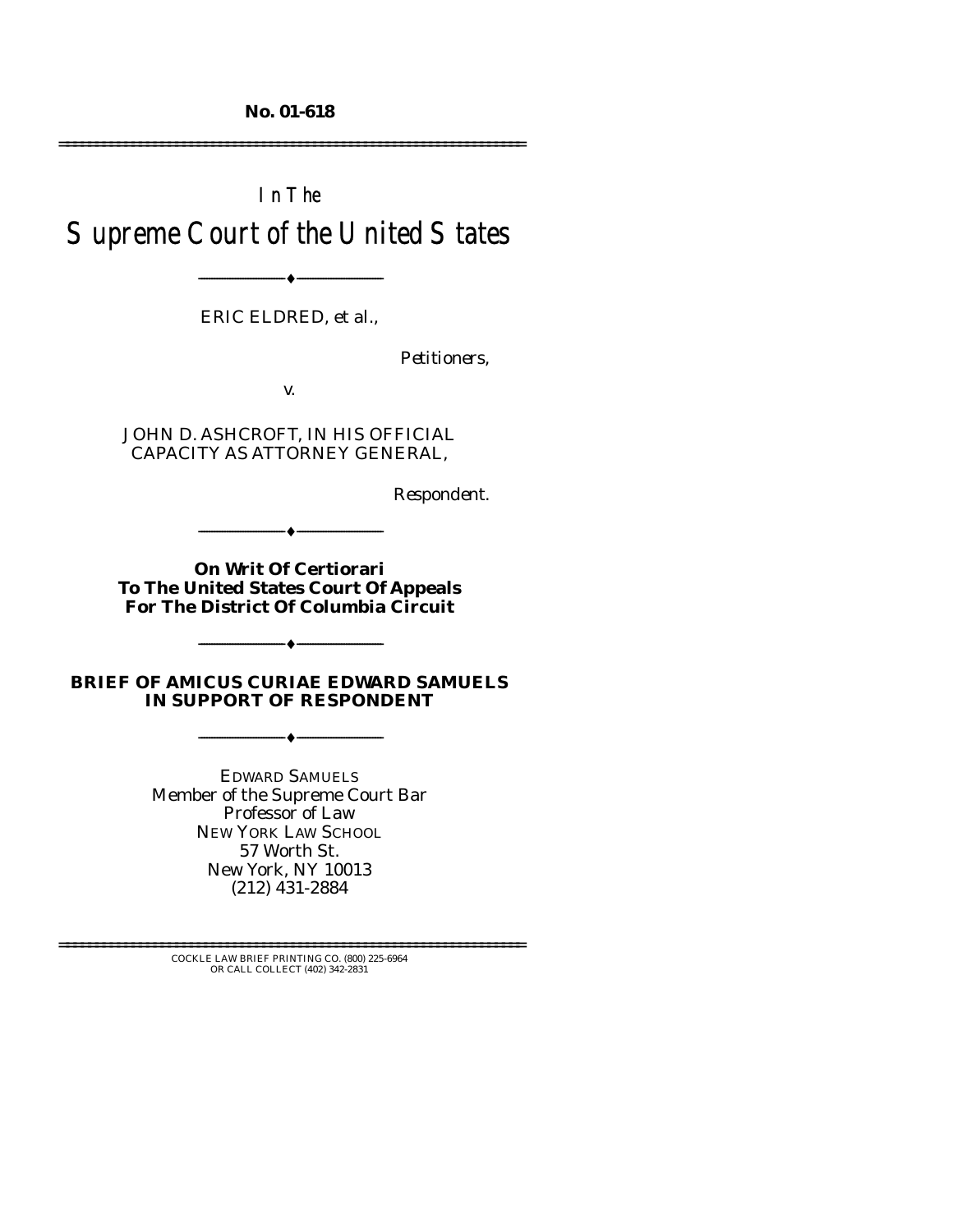# **QUESTION PRESENTED**

 The question presented in this case is whether Congress had constitutional power to enact the Copyright Term Extenstion Act of 1998 (the "CTEA").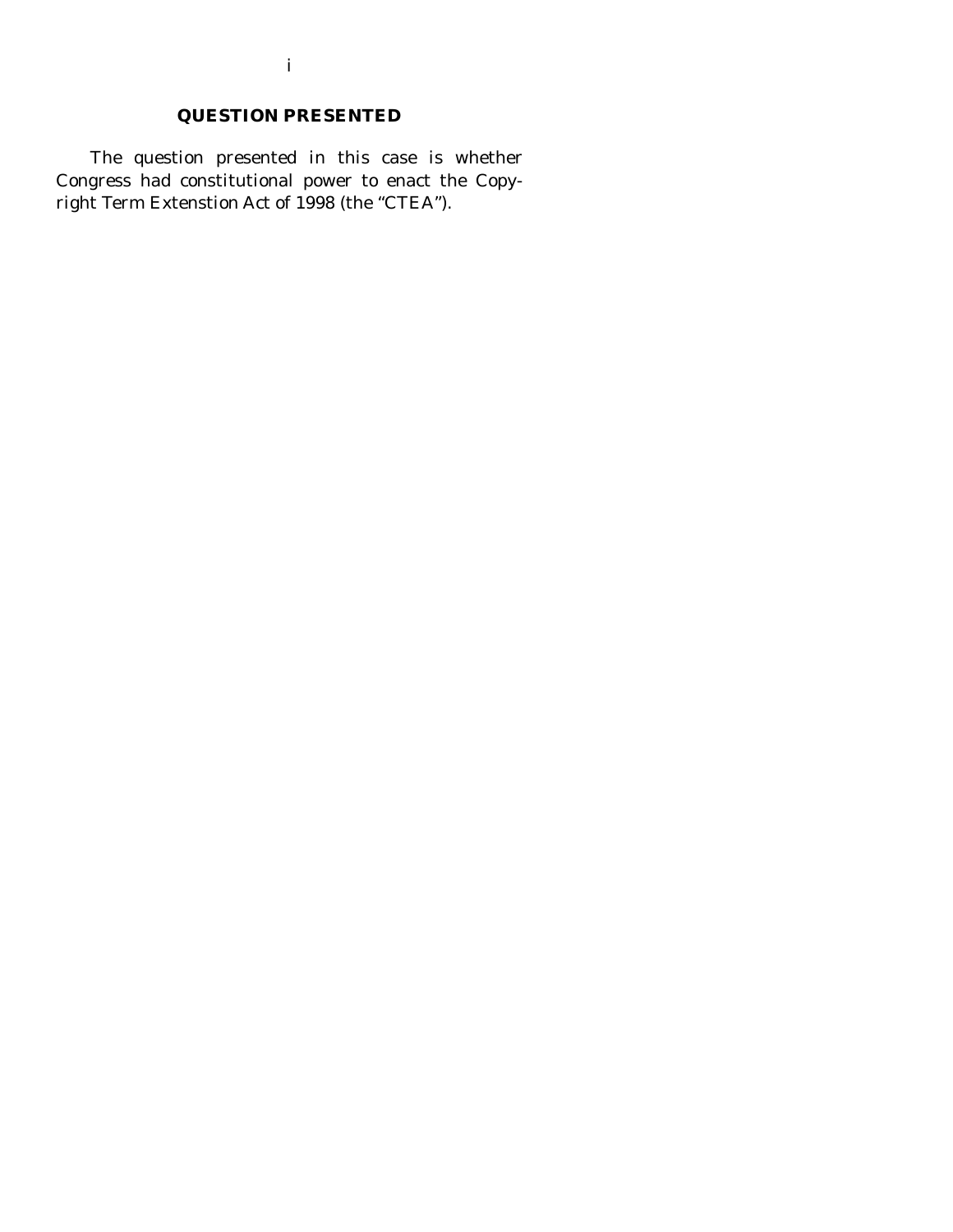## TABLE OF CONTENTS

# Page

|      |                                                                                                                                                                                                              | $\mathbf i$ |  |  |  |  |
|------|--------------------------------------------------------------------------------------------------------------------------------------------------------------------------------------------------------------|-------------|--|--|--|--|
|      |                                                                                                                                                                                                              | iv          |  |  |  |  |
|      |                                                                                                                                                                                                              | 1           |  |  |  |  |
|      | Introduction and Summary of Argument                                                                                                                                                                         | 1           |  |  |  |  |
|      |                                                                                                                                                                                                              | 4           |  |  |  |  |
| Ι.   | The petitioners' novel theory equates the<br>constitutional phrase "the Progress of Sci-<br>ence and useful Arts" with an increase in the                                                                    |             |  |  |  |  |
| П.   | The constitutional phrase "the Progress of<br>Science and useful Arts" is not directed pri-<br>marily at the ultimate increase in the public                                                                 | 6           |  |  |  |  |
|      | In the state statutes passed under the<br>A.<br>Articles of Confederation, the "progress"<br>of science and arts was to be achieved<br>primarily by encouraging the creation<br>and publication of new works | 6           |  |  |  |  |
|      | The constitutional phrase "the Progress of<br>В.<br>Science and useful Arts" was directed at the<br>creation and publication of works                                                                        | 8           |  |  |  |  |
|      | The plain meaning and logical under-<br>$C_{\cdot}$<br>standing of the constitutional phrase is<br>that it was directed at the creation and                                                                  | 10          |  |  |  |  |
| III. | U.S. statutes that extended the duration or<br>altered the scope of copyright have applied the<br>new terms to existing works, inconsistent with<br>the novel theory proposed by petitioners                 | 13          |  |  |  |  |
|      |                                                                                                                                                                                                              |             |  |  |  |  |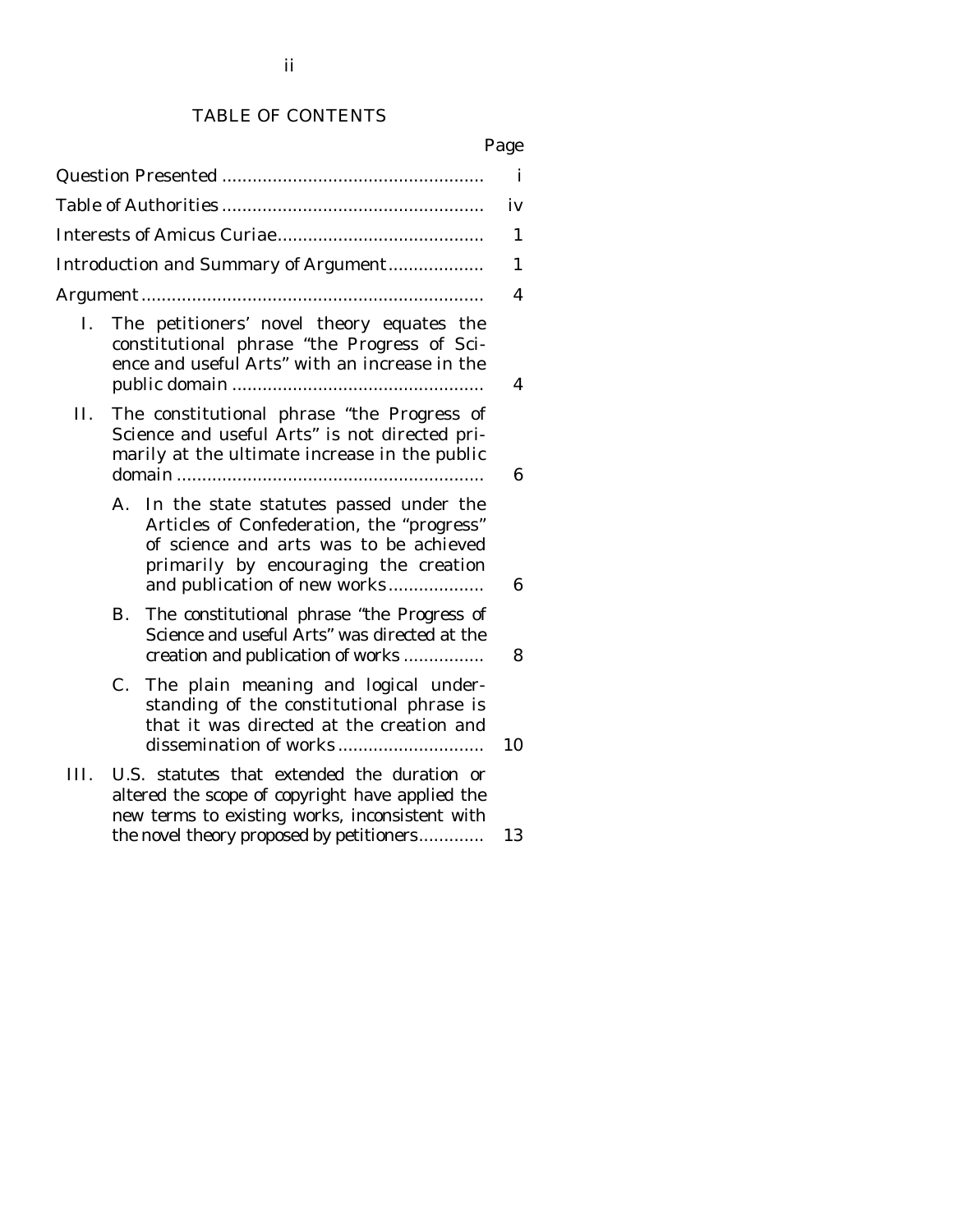#### TABLE OF CONTENTS – Continued

Page

- A. The copyright act of 1790 applied to preexisting as well as to prospective works .. 13
- B. Subsequent copyright acts that extended the duration of copyright are inconsistent with petitioners' novel theory ........... 14
- C. Other copyright acts have expanded the scope of copyrights, including existing copyrights, and are thus inconsistent with petitioners' novel theory....................... 17
- IV. The "Progress of Science and useful Arts" involves dozens of considerations beyond merely the devolution of copyrighted works into the public domain..................................... 18
	- A. Congress should, or should certainly be entitled to, consider the international setting in deciding what constitutes the "Progress of Science and useful Arts"....... 18
	- B. The "Progress of Science and useful Arts" includes many considerations other than the public domain ..................................... 22
	- C. The CTEA incorporates many provisions designed to achieve an overall balance between the interests of copyright owners and copyright users ............................ 25
	- D. Although Congress has considered many factors in promoting the "Progress of Science and useful Arts," it has never embraced a strict economic efficiency analysis ..................................................... 27

#### Conclusion .................................................................. 30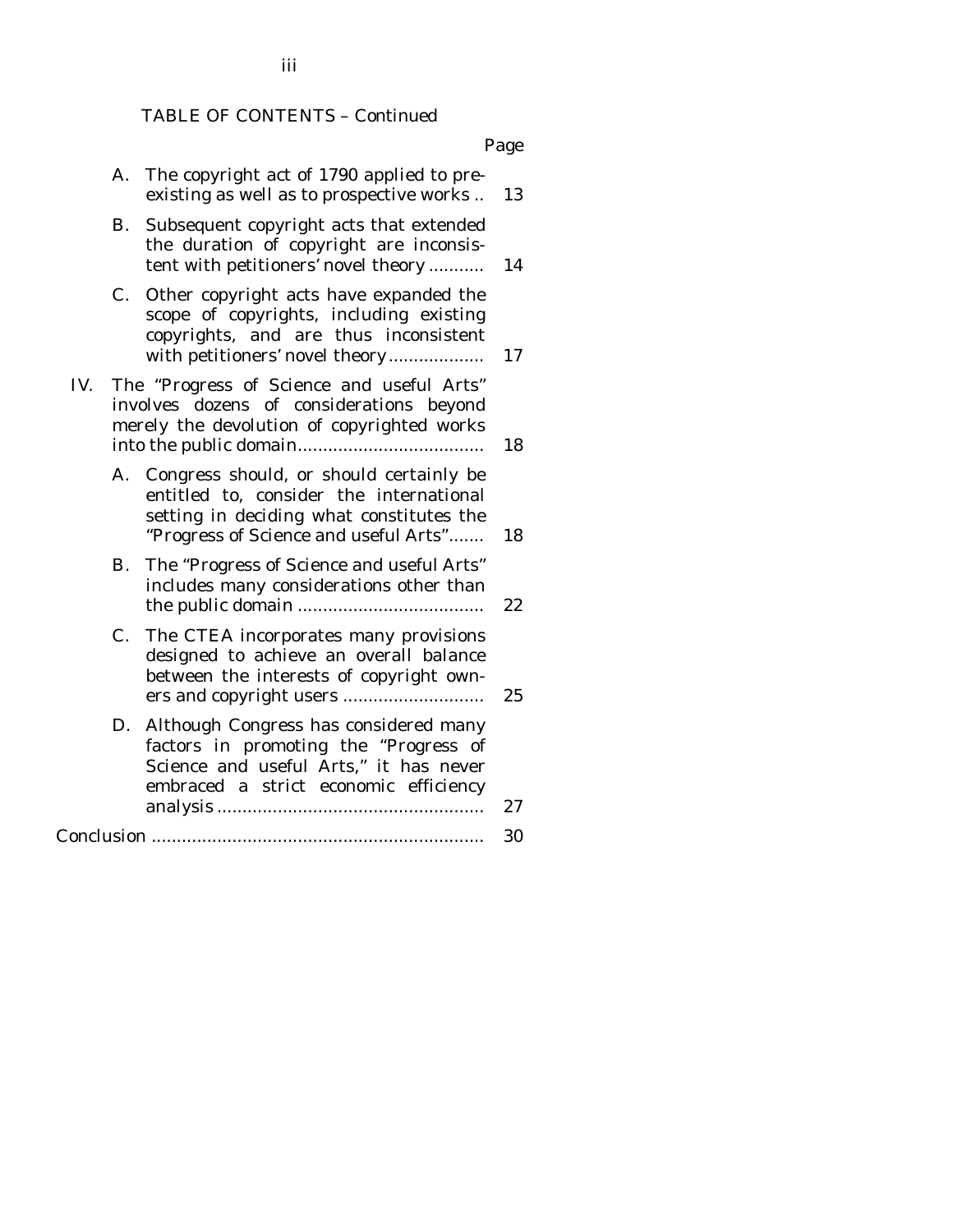## TABLE OF AUTHORITIES

## Page

## CASES:

| Campbell v. Acuff-Rose Music, Inc., 510 U.S. 569                                                  |
|---------------------------------------------------------------------------------------------------|
| Computer Associates Int'l, Inc. v. Altai, Inc., 982                                               |
| Feist Publications, Inc. v. Rural Telephone Service                                               |
| Harper & Row, Publishers, Inc. v. Nation Enter-                                                   |
| Leibovitz v. Paramount Pictures Corp., 137 F.3d 109                                               |
| Prinz v. U.S., 521 U.S. 898, 977 (1977) (Breyer, J.,                                              |
| Quality King Distributors, Inc. v. L'anza Research<br>International, Inc., 523 U.S. 135 (1998) 13 |
| Recording Indus. Ass'n of America v. Diamond<br>Multimedia Systems, Inc., 180 F.3d 1072 (9th Cir. |
| Sony Corp. of America v. Universal City Studios,                                                  |
| Suntrust Bank v. Houghton Mifflin Co., 268 F.3d                                                   |
|                                                                                                   |
| CONSTITUTION AND COPYRIGHT STATUTES (IN<br>CHRONOLOGICAL ORDER):                                  |
|                                                                                                   |
| An Act for the Encouragement of Learning, 1 Stat.                                                 |

124 (1790) ....................................................... 2, 13, 16, 19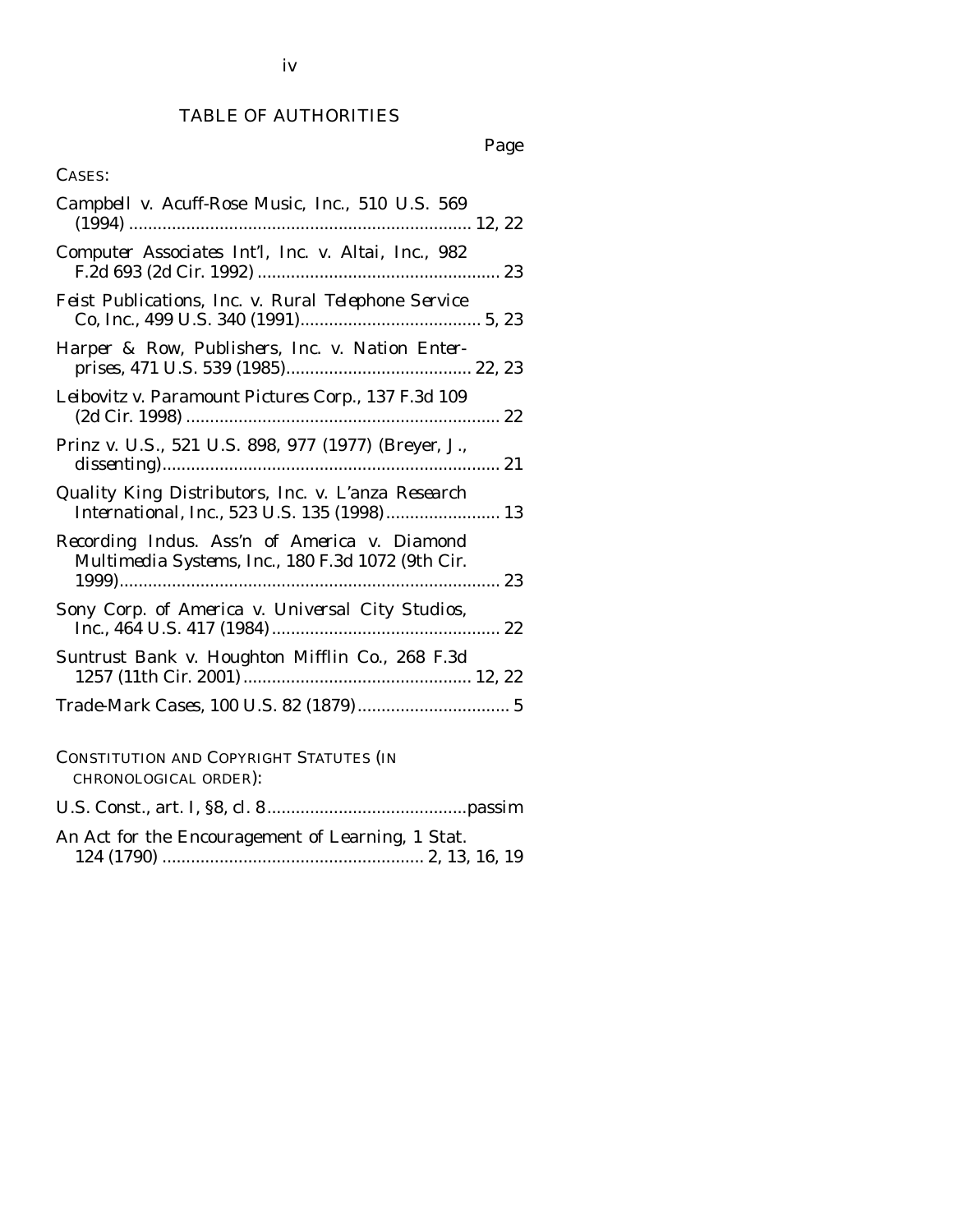## TABLE OF AUTHORITIES – Continued

| Page                                               |
|----------------------------------------------------|
|                                                    |
|                                                    |
|                                                    |
|                                                    |
|                                                    |
|                                                    |
|                                                    |
|                                                    |
| Interim copyright term extensions                  |
|                                                    |
|                                                    |
|                                                    |
|                                                    |
|                                                    |
|                                                    |
|                                                    |
|                                                    |
|                                                    |
| Sound Recording Amendment of 1971, 85 Stat. 391  2 |
|                                                    |
|                                                    |
|                                                    |
|                                                    |
|                                                    |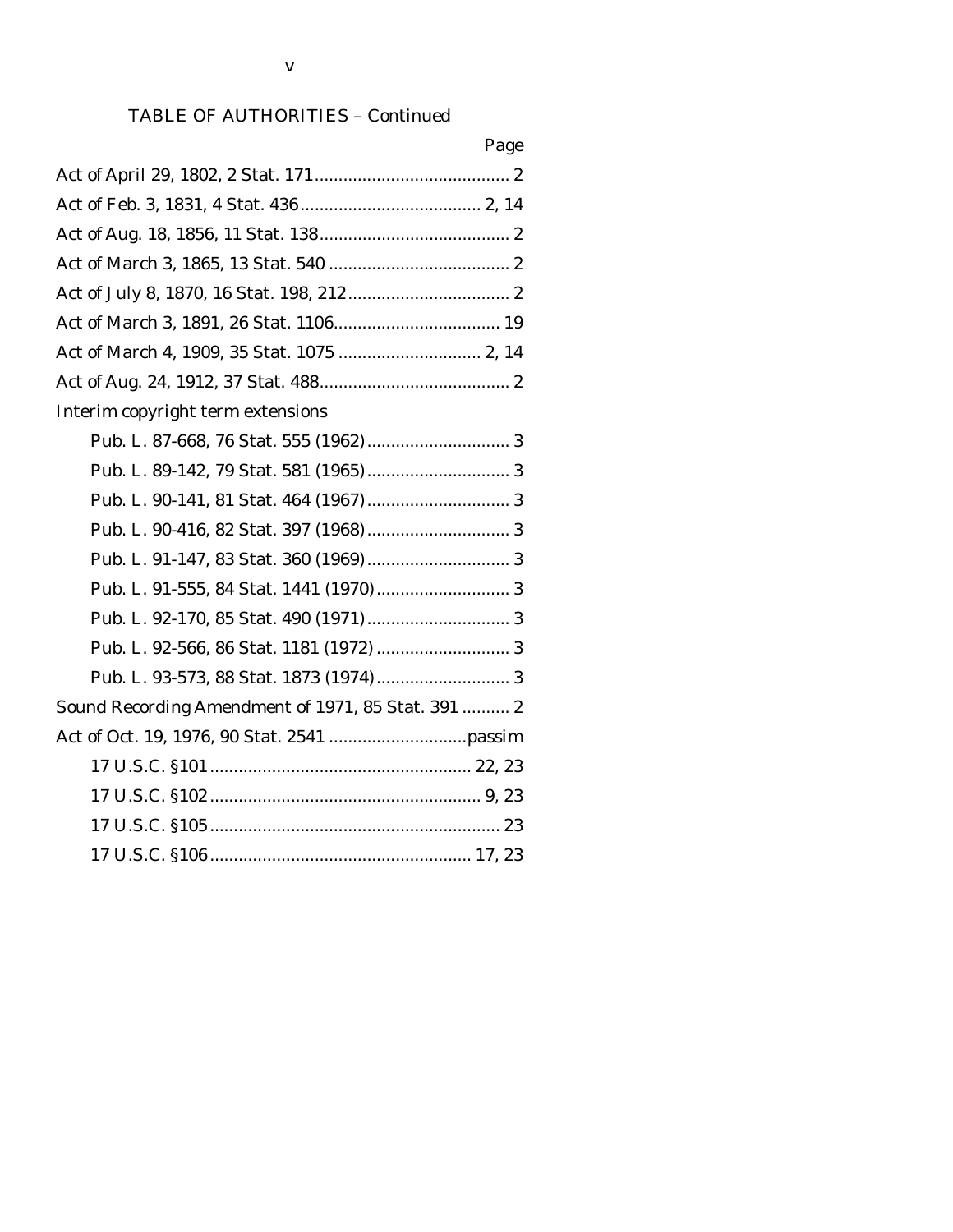# TABLE OF AUTHORITIES – Continued

| Page                                                 |
|------------------------------------------------------|
|                                                      |
|                                                      |
|                                                      |
|                                                      |
|                                                      |
|                                                      |
|                                                      |
|                                                      |
|                                                      |
|                                                      |
|                                                      |
| Berne Convention Implementation Act of 1988, 102     |
| Visual Artists Rights Act of 1990, 104 Stat. 5128 2  |
| Architectural Works Copyright Protection Act of      |
| Copyright Renewal Act of 1992, 106 Stat. 264  18     |
| Audio Home Recording Act of 1992, 106 Stat. 4237  25 |
|                                                      |
| Digital Performance Right in Sound Recordings Act    |
| Copyright Term Extension Act, 112 Stat. 2827         |
|                                                      |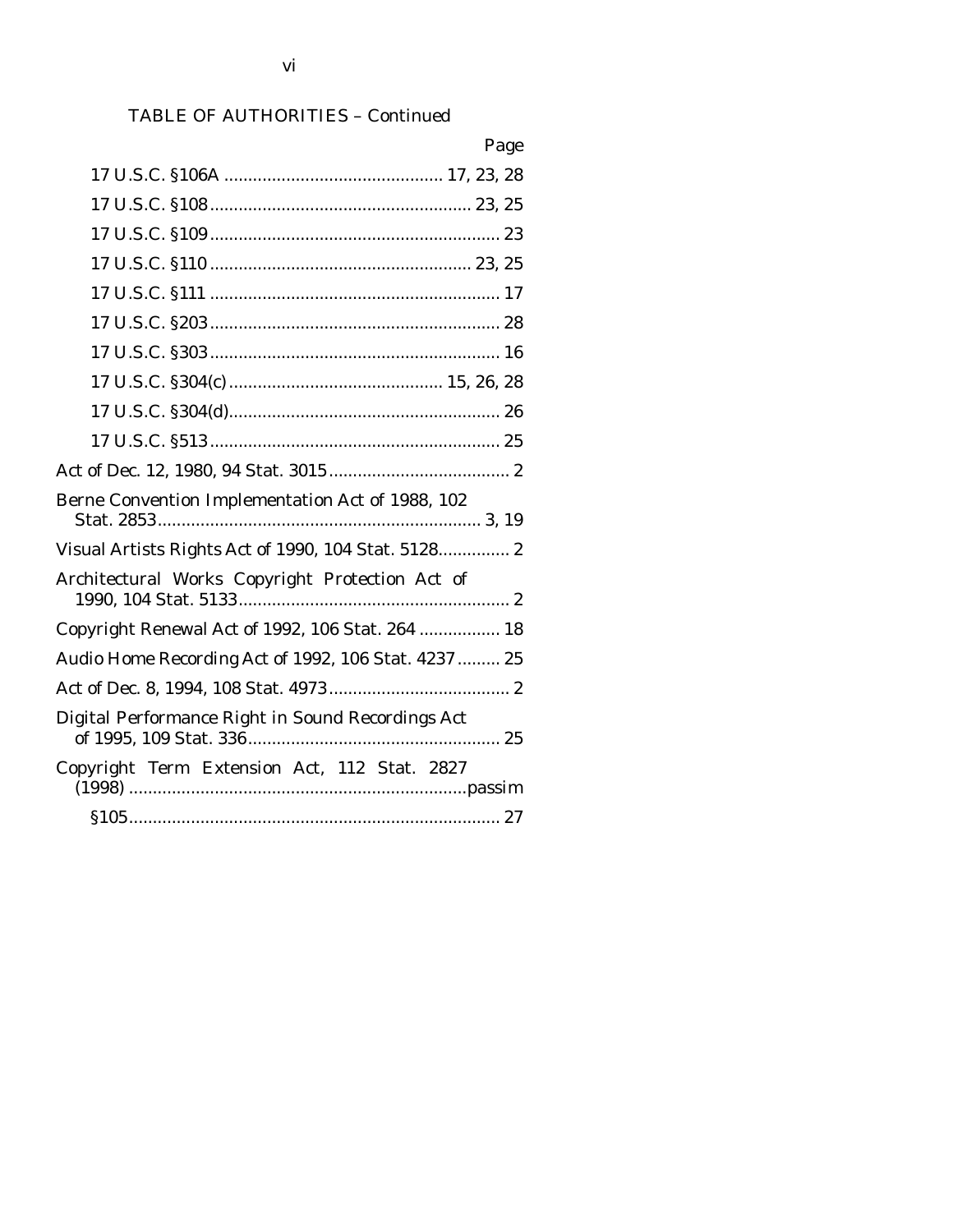## TABLE OF AUTHORITIES – Continued

|                                                     | Page |
|-----------------------------------------------------|------|
| Fairness in Music Licensing Act of 1998, 112 Stat.  |      |
| Digital Millennium Copyright Act of 1998, 112 Stat. |      |

## LEGISLATIVE AND ADMINISTRATIVE MATERIALS:

|  | H.R. Rep. No. 94-1476 to accompany S. 22 (the |  |  |  |  |
|--|-----------------------------------------------|--|--|--|--|
|  |                                               |  |  |  |  |
|  |                                               |  |  |  |  |

S. Rep. No. 104-315 to accompany S. 483 (1996).............. 26

## STATE STATUTES:

| Library of Congress, Copyright Office Bulletin No.<br>3, Copyright Enactments of the United States, |  |
|-----------------------------------------------------------------------------------------------------|--|
|                                                                                                     |  |
|                                                                                                     |  |
|                                                                                                     |  |
| Massachusetts Act of March 17, 1783 (p. 14)  6, 7                                                   |  |
|                                                                                                     |  |
|                                                                                                     |  |
|                                                                                                     |  |

FOREIGN LAW MATERIALS:

| Berne Convention for the Protection of Literary and |  |
|-----------------------------------------------------|--|
|                                                     |  |
|                                                     |  |
|                                                     |  |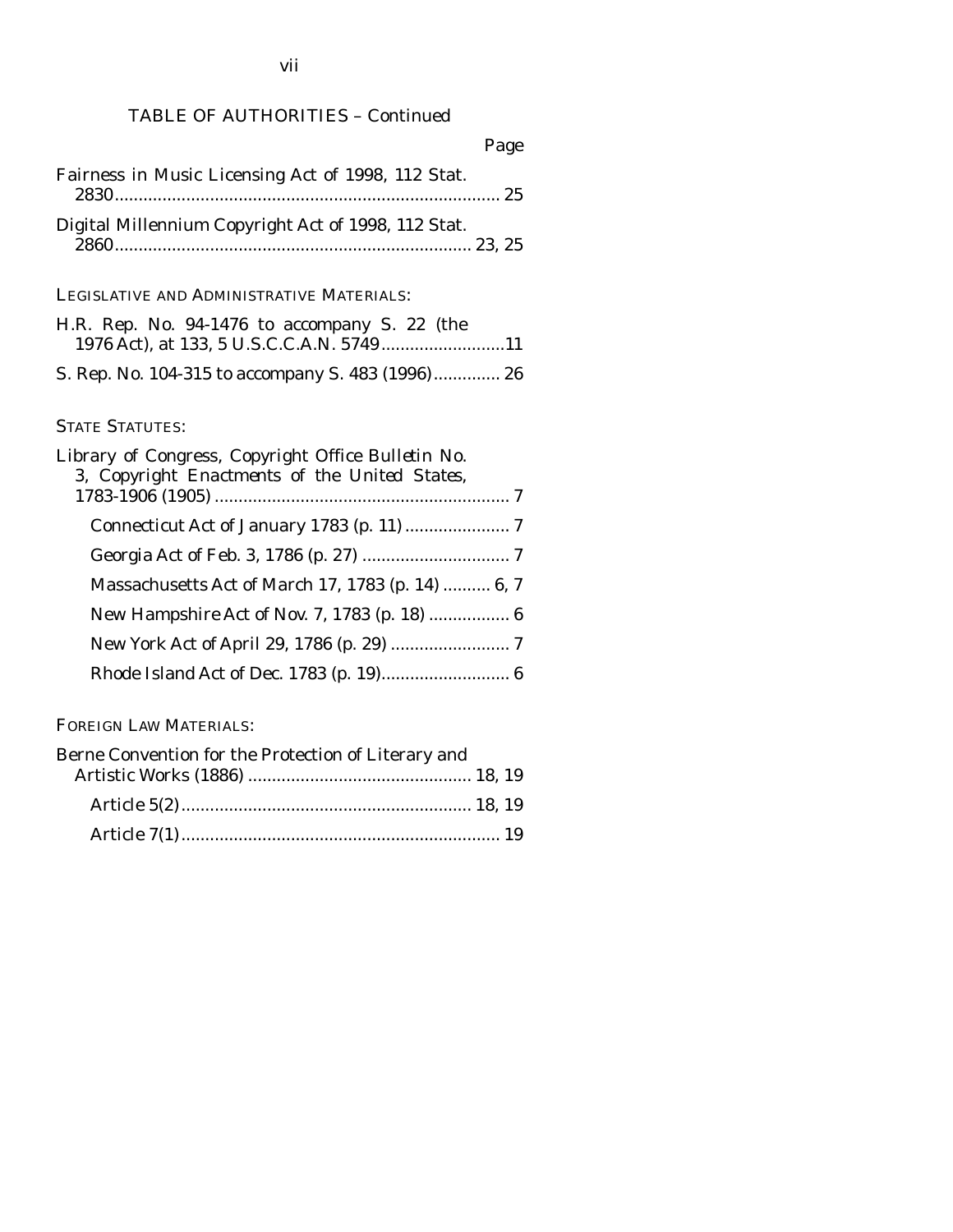#### viii

## TABLE OF AUTHORITIES – Continued

| Page |
|------|
|      |
|      |

Statute of Anne (8 Anne c. 19, 1710) ................................. 10

## SCHOLARLY AND JOURNALISTIC MATERIALS:

| Black's Law Dictionary (abridged 6th ed., 1991) 28                                               |
|--------------------------------------------------------------------------------------------------|
| The Federalist No. 43 (Gideon ed., George Carey<br>and James McClellan, ed., 2001), at 222 8, 22 |
| James Lardner, Fast Forward: Hollywood, The                                                      |
| Ralph Oman, <i>Washington Post</i> , March 11, 2002  30                                          |
| Edward Samuels, The Illustrated Story of Copy-                                                   |

### MISCELLANEOUS:

| Nobel Prize rules, http://www.nobel.se/nobel/nobel- |  |
|-----------------------------------------------------|--|
|                                                     |  |
| H. G. Wells, The Shape of Things to Come (1933)  13 |  |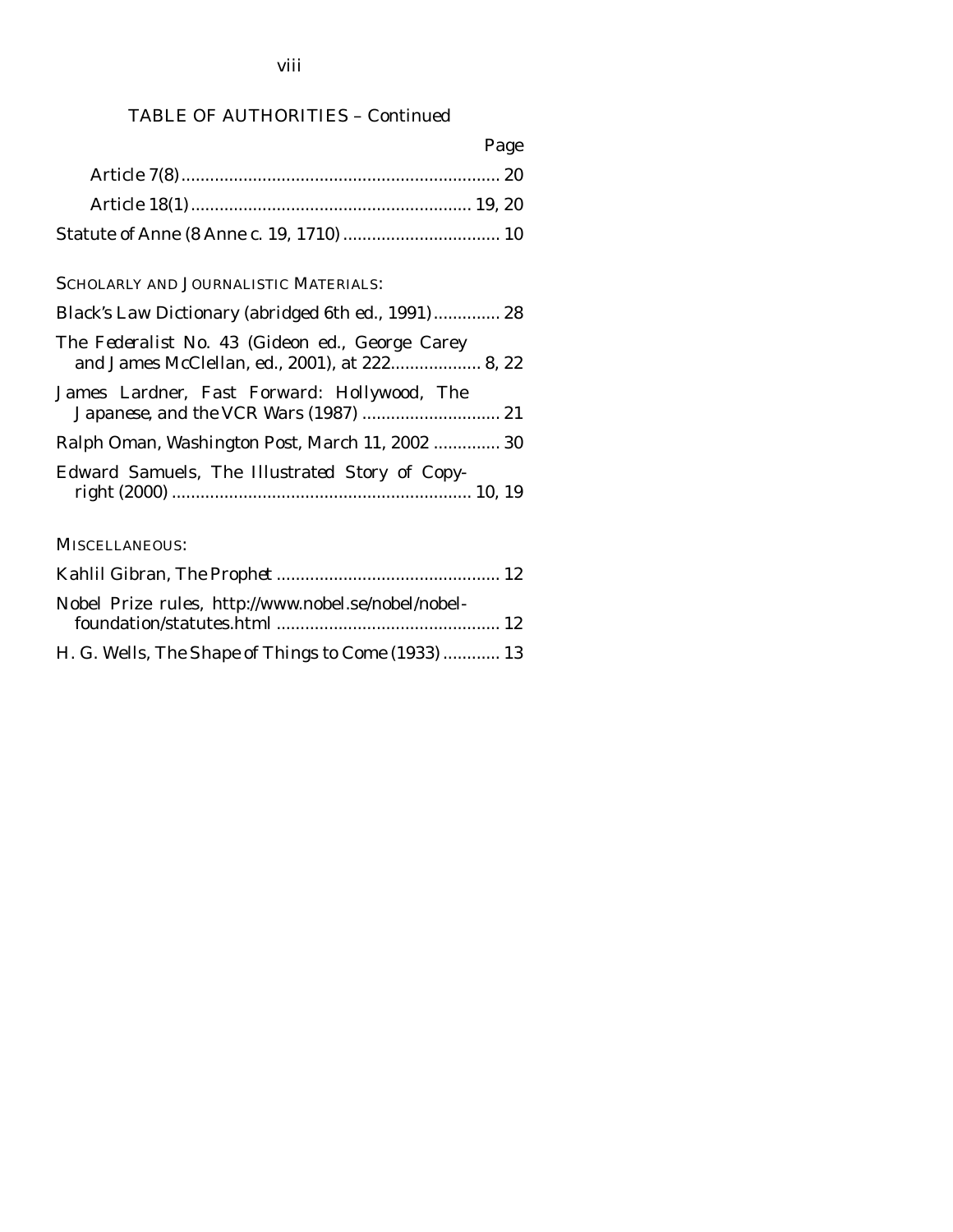#### **INTERESTS OF AMICUS CURIAE**<sup>1</sup>

 This brief amicus curiae in support of the respondent is submitted pursuant to Rule 37 of the Rules of this Court.

 I have been a professor at New York Law School for twenty-five years, teaching copyright, commercial law, and legal method. As an educator, and as an author and a user of copyrighted and public domain works, I am concerned for the continued incentives for creativity that are embodied in the copyright statute. I was not a supporter of the Copyright Term Extension Act of 1998, and have no particular opinion about whether it was wise or unwise to extend the term of copyrights by twenty years, as Congress did in that amendment. However, I am concerned that Congress not be unduly restricted in its ability to weigh the many complex issues and interests as it continues to adapt copyright to emerging markets and new technologies in an international environment.

#### **INTRODUCTION AND SUMMARY OF ARGUMENT**

--------------------------------- ♦ ---------------------------------

This brief reviews the historical context of the case. While it will consider the limited times provision and the application of the First Amendment, it will focus upon the history and meaning of the constitutional phrase "to

<sup>&</sup>lt;sup>1</sup> Counsel for petitioners and respondent have consented to the filing of this brief. Their consent letters have been filed with the Clerk of the Court. No counsel for a party, or anyone else except for amicus, has authored this brief in whole or in part, or made any monetary contribution in any form.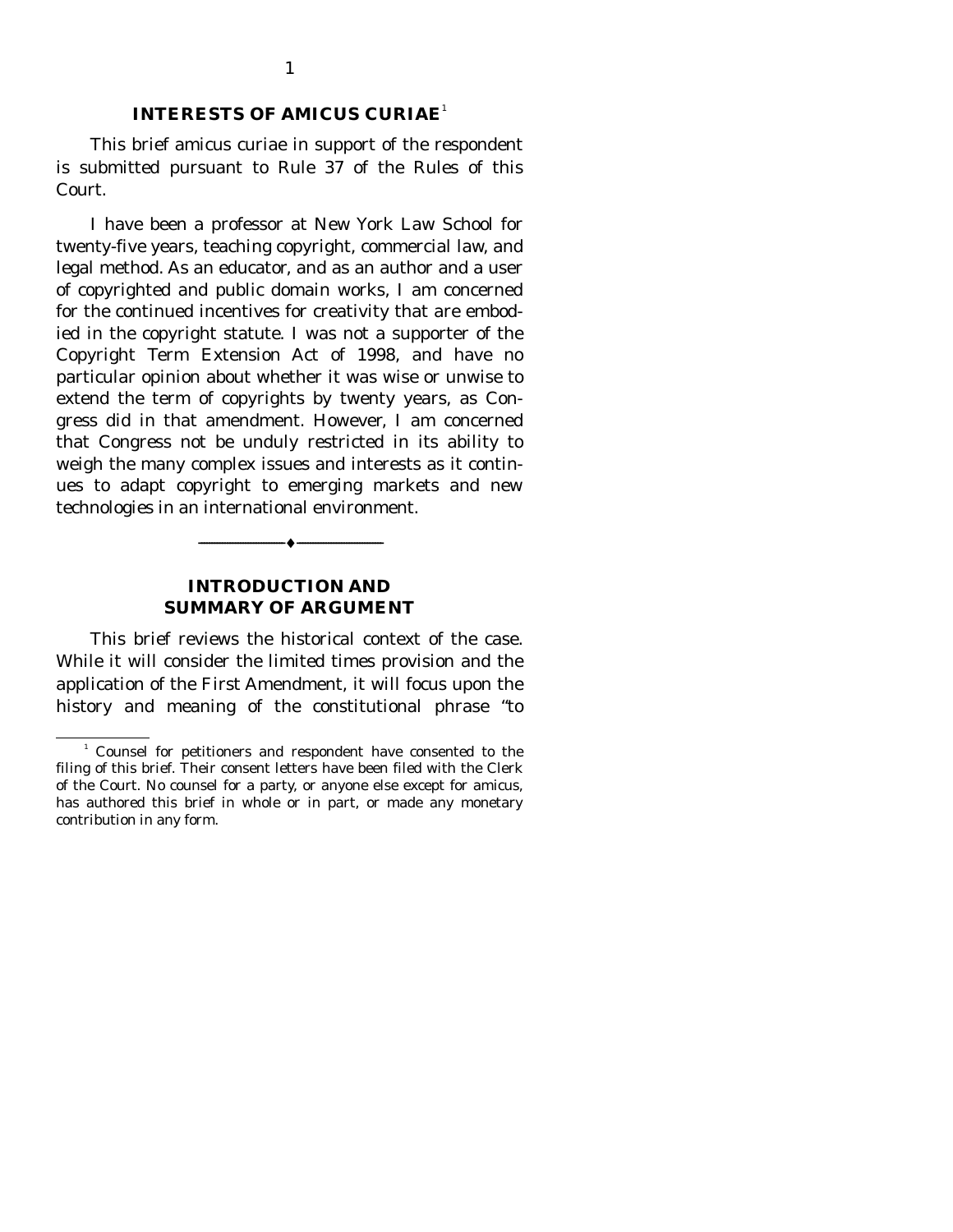promote the Progress of Science and useful Arts." A review of that history will show that Congress, in extending the term of copyright by twenty years, acted pursuant to the power granted to it under the Constitution.

 The 212-year history of copyright in the United States is a history of constant expansion of rights. The first copyright act of 1790 protected only maps, charts and books, but subsequent acts have added dozens of new creative works: prints in 1802, music in 1831, photographs in 1865, dramatic works in 1870, paintings, drawings and sculpture in 1870, movies in 1912, sound recordings in 1971, dance in 1976, computer programs in 1980, architectural works in 1990, and boat hull designs in 1998. During the same period, Congress has expanded the scope of rights to include not only the rights to copy and distribute works, but also the exclusive rights to perform certain works publicly in 1856, to create certain derivative works in 1870, to display certain works publicly in 1976, to preserve the integrity of and to claim authorship of certain visual works in 1990, to create and distribute recordings of live musical works in 1994, and to protect works by technological protection measures and the encoding of copyright management information in 1998. Congress has also expanded copyright by extending the term of copyrights in 1831, 1909, 1976, and 1998;<sup>2</sup> and by eliminating the

<sup>&</sup>lt;sup>2</sup> Petitioners state throughout their brief that Congress has extended the term of copyright "eleven times in the past forty years." These statements are misleading, if not downright disingenuous. In the past 90 years (since the 1909 act established a maximum duration of 56 years), the term has been basically extended only twice, to life plus 50 years in 1976, and to life plus 70 years in 1998. The other nine extensions were interim extensions for roughly one- or two-year periods, (Continued on following page)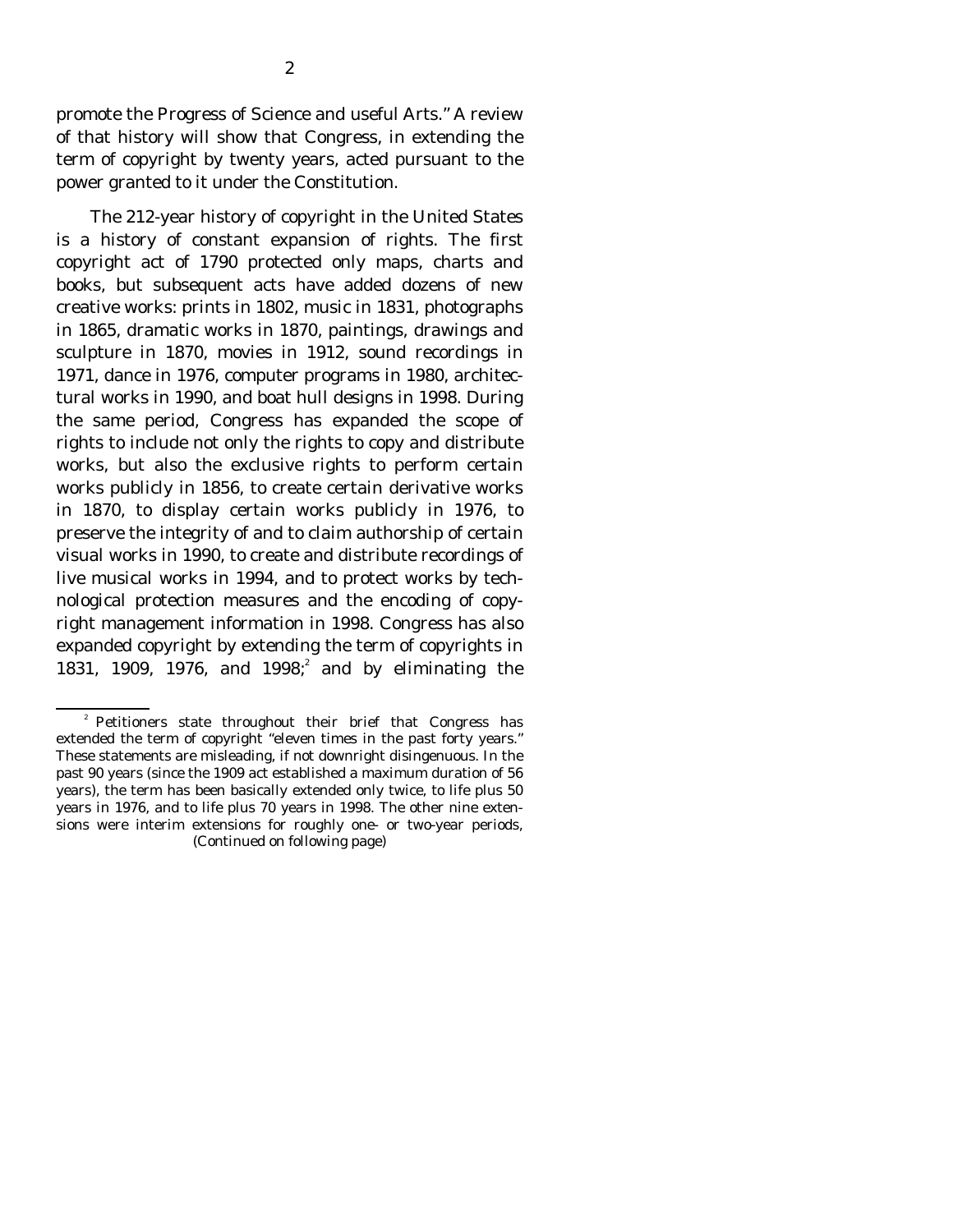formalities of notice, registration, deposit and renewal, primarily in 1988.

 As Congress has expanded the rights of copyright owners, it has wisely balanced the expansion with dozens of limitations on those rights. Copyright does not cover works of utility, facts, or ideas. It does not prevent the distribution of works beyond the "first sale" authorized by the copyright owner. Copyright is subject to dozens of exceptions and compulsory licenses, particularly in the context of new technologies. And it is subject to the fair use doctrine, which authorizes users to make use of copyrighted works in limited contexts.

 One of the great themes of U.S. copyright in the twentieth century was the extent to which we finally brought our own laws into conformity with international standards. Since 1886, the Berne Union defined the copyright standard for much of the rest of the world; it was

 Congress has hardly been headstrong in extending the term of copyright. In 1909 and throughout the twentieth century, many advocates of copyright proposed rejection of the "outmoded" structure of the Statute of Anne, and adoption of the life plus 50 year system that prevailed in most of the rest of the world. Had Congress adopted the more modern term in 1909, instead of 1976, there would have been only two term extensions in the last 170 years (since the extension to a maximum of 42 years in 1831), instead of the last 90 years.

enacted between 1962 and 1974, so that copyrighted works would not go into the public domain pending adoption of the new 75-year term for existing copyrights. Pub. L. 87-668, 76 Stat. 555 (1962); Pub. L. 89-142, 79 Stat. 581 (1965); Pub. L. 90-141, 81 Stat. 464 (1967); Pub. L. 90-416, 82 Stat. 397 (1968); Pub. L. 91-147, 83 Stat. 360 (1969); Pub. L. 91-555, 84 Stat. 1441 (1970); Pub. L. 92-170, 85 Stat. 490 (1971); Pub. L. 92- 566, 86 Stat. 1181 (1972); Pub. L. 93-573, 88 Stat. 1873 (1974). In no case did the extension exceed the 75-year term that was ultimately adopted by Congress in the 1976 Act.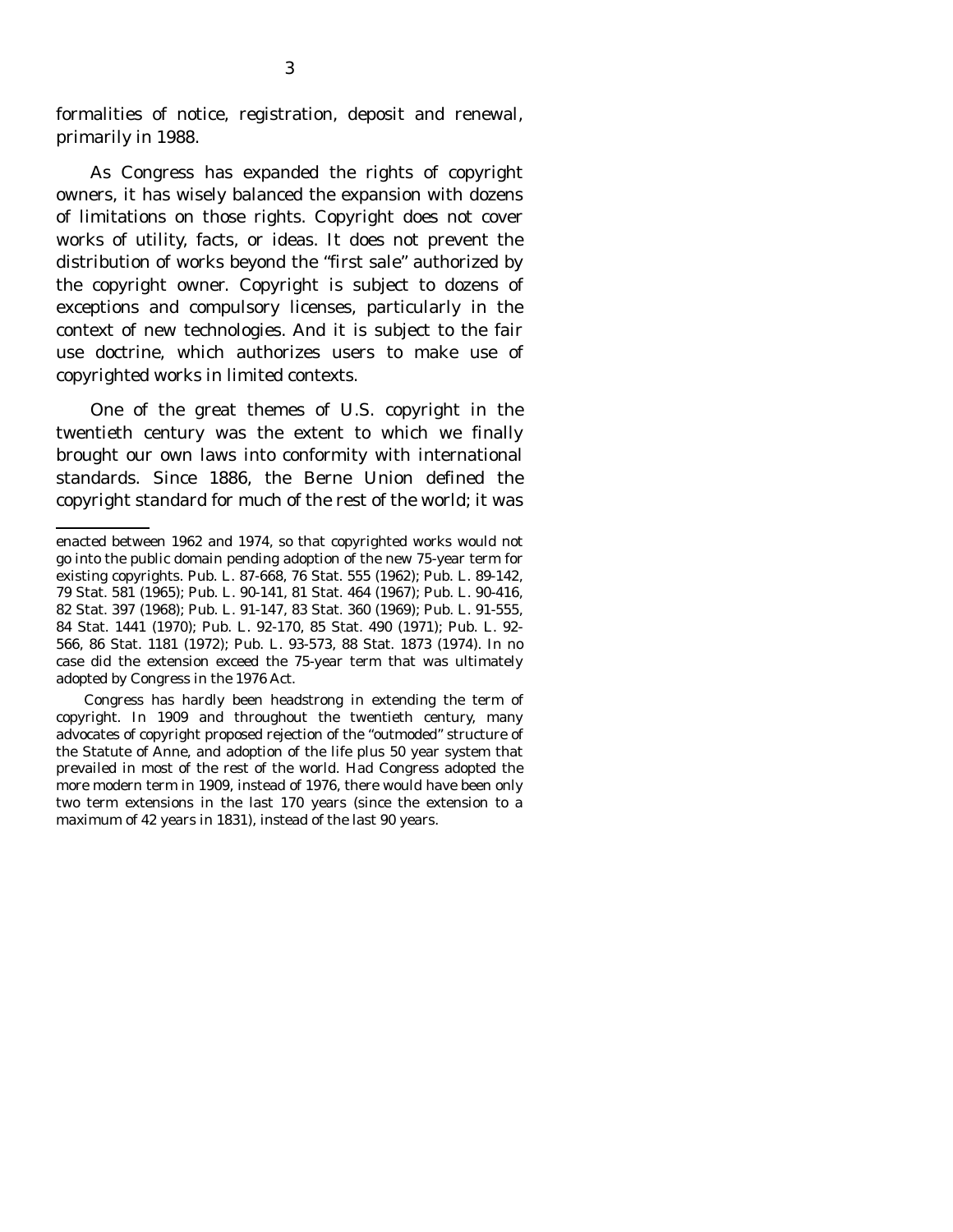not until 1988 that the United States was able to bring its laws within the requirements of that treaty, and join the international copyright community.

 Petitioners focus upon only one aspect of this rich history. They argue that the constitutional grant of power to Congress to pass copyright laws "to promote the Progress of Science and useful Arts" requires that Congress act only for the purpose of increasing the public domain. A historical review will show that increase of the public domain was but one of many factors embodied in the constitutional phrase. To seize upon or overemphasize just one aspect of the phrase is to thwart its meaning, and bind Congress in ways inconsistent with the full meaning of the constitutional mandate.

#### **ARGUMENT**

 $-\bullet-\$ 

### **I. The petitioners' novel theory equates the constitutional phrase "the Progress of Science and useful Arts" with an increase in the public domain.**

 Petitioners argue that the CTEA violates the "limited Times" provision of the copyright clause.<sup>3</sup> Perhaps recognizing that the life of the author plus 70 years, or 95

<sup>&</sup>lt;sup>3</sup> Actually, although several amici take a different position, petitioners concede, at p. 14: "Whether 50 years is enough, or 70 years too much, is not a judgment meet for this Court." Petitioners' entire constitutional attack is directed at the application of the CTEA to existing works; their only argument against the application of the CTEA to works created after its effective date is that the different applications of the statute are inseverable. *Id.* at 48.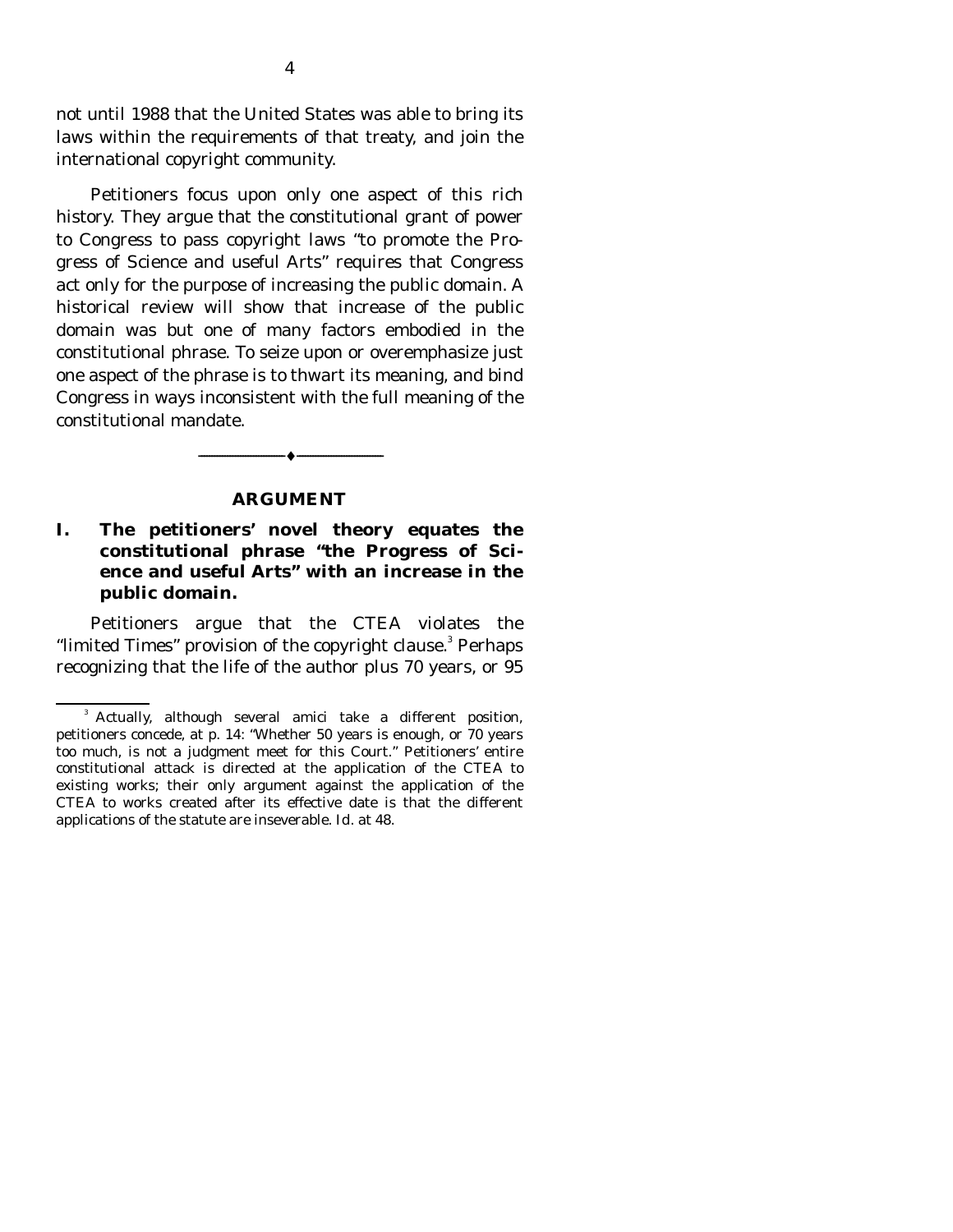years, is obviously a "limited Time," the petitioners seek to link the limited times provision to an absolutely novel interpretation of the copyright clause. Petitioners essentially argue that the phrase "to promote the Progress of Science and useful Arts" is synonymous with an increase in the public domain. They argue that Congress may not decrease the public domain (an issue that is not before this Court, since the CTEA did not remove a single work from the public domain). Extending their novel theory, they argue that once Congress, pursuant to its constitutional power, has set a term of copyright, it is prohibited from extending that term, even if the term has not yet expired.

 One of the many problems with this theory is that it simply proves too much. By this reasoning, every single extension of copyright from the 1790 act through the 1998 act, as well as many other acts adjusting the existing rights in copyrighted works, would be unconstitutional.

 This Court has had occasion to hold that the originality requirement in copyright law is constitutional in scope. *See Trade-Mark Cases,* 100 U.S. 82 (1879); *Feist Publications, Inc. v. Rural Telephone Service Co, Inc.,* 499 U.S. 340 (1991). Seeking to bring this case within the reasoning of those cases, petitioners argue that the originality requirement is to be found in their novel interpretation of the "Progress of Science and useful Arts" clause. However, those cases were based upon the interpretation of the words "authors" and "writings," importing an originality requirement into the copyright power. There is no question in this case that the CTEA has been applied to any works except the original "writings" of "authors," fully within the scope of Congressional power. By petitioners' reasoning, original works of authorship would miraculously cease to be original once they have been created.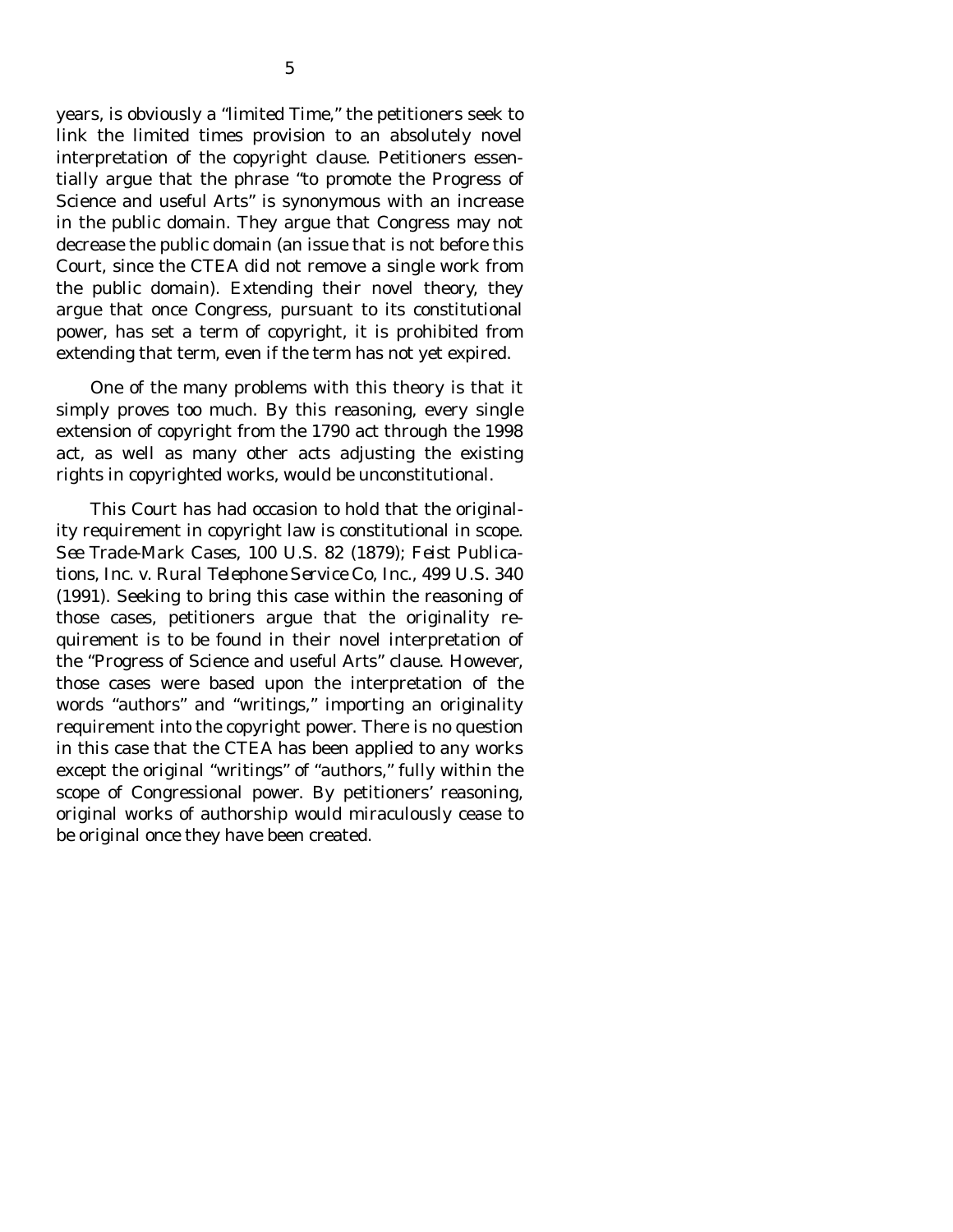- **II. The constitutional phrase "the Progress of Science and useful Arts" is not directed primarily at the ultimate increase in the public domain.** 
	- **A. In the state statutes passed under the Articles of Confederation, the "progress" of science and arts was to be achieved primarily by encouraging the creation and publication of new works.**

 There is little direct record of what the drafters of the Constitution intended when they adopted the phrase "to promote the Progress of Science and useful Arts." But much insight can be gleaned from the practice of the states under the Articles of Confederation, since it can be assumed that the drafters of the Constitution and of the first copyright act were familiar with the pre-existing state laws.

 The preamble to the Massachusetts statute of 1783, which served as the model for New Hampshire and Rhode Island, read:

Whereas the improvement of knowledge, the progress of civilization, the public weal of the community, and the advancement of human happiness, greatly depend on the efforts of learned and ingenious persons in the various arts and sciences: As the principal encouragement such persons can have to make great and beneficial exertions of this nature, must exist in the legal security of the fruits of their study and industry to themselves; and as such security is one of the natural rights of all men, there being no property more peculiarly a man's own than that which is produced by the labour of his mind;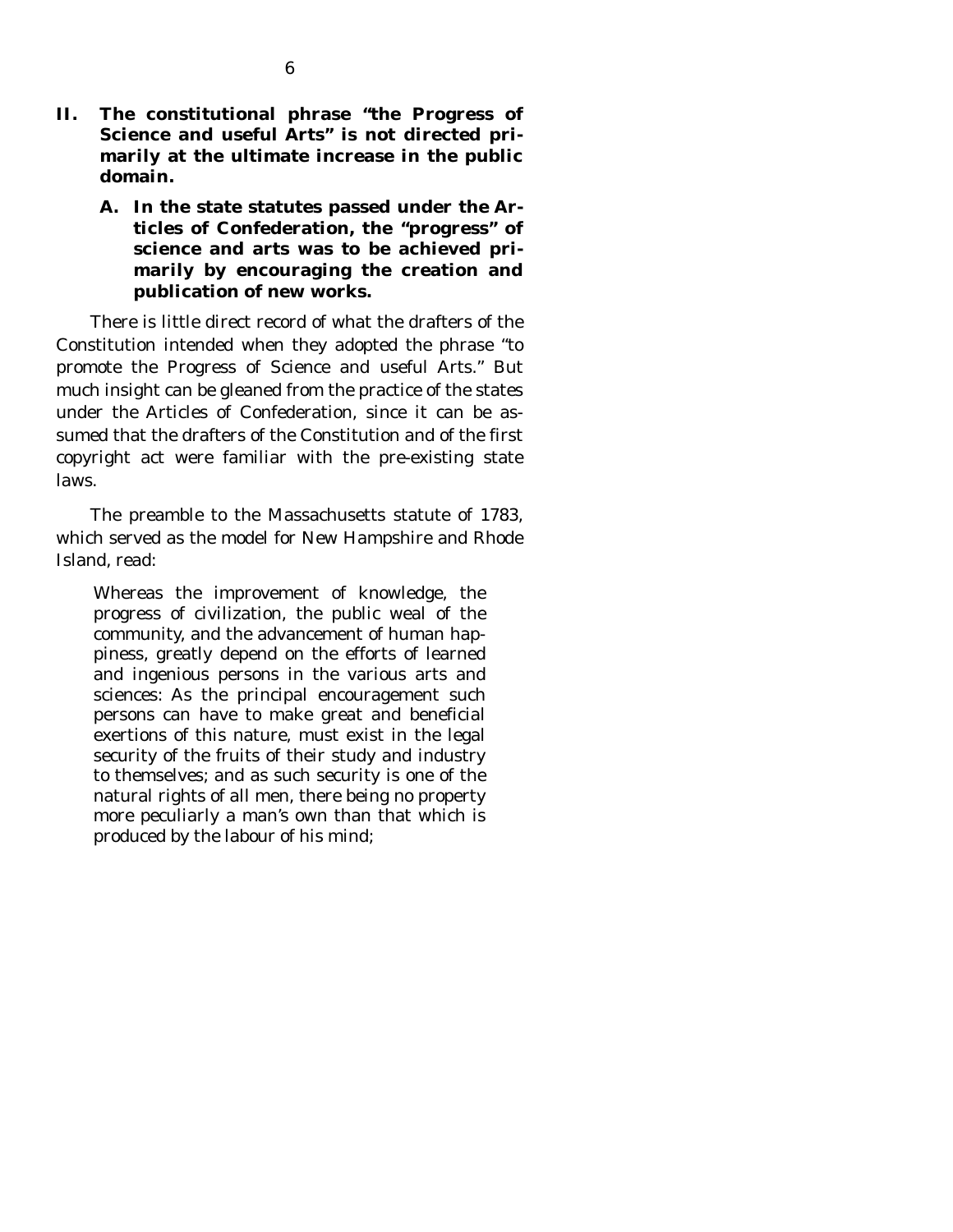Therefore, to encourage learned and ingenious persons to write useful books for the benefit of mankind . . . .

Library of Congress, *Copyright Office Bulletin No. 3, Copyright Enactments of the United States 1783-1906* (1906), at 14. The preamble to Connecticut's 1783 copyright statute, which served as a model for the Georgia and New York statutes, stated that:

Whereas it is perfectly agreeable to the principles of natural equity and justice, that every author should be secured in receiving the profits that may arise from the sale of his works, and such security may encourage men of learning and genius to publish their writings; which may do honor to their country, and service to mankind. . . .

#### *Id.* at 11.

 From these preambles, it is clear that the inducement contemplated in the statutes is to "encourage learned and ingenious persons to write" (as stated in the Massachusetts statute) and to "encourage men of learning and genius to publish" (as stated in the Connecticut statute) their works. Although works were obviously intended to go into the public domain at the expiration of the copyrights, the "public good" wasn't something that would be achieved only at that later date; the "public good" was achieved at the outset by the creation and publication of the works.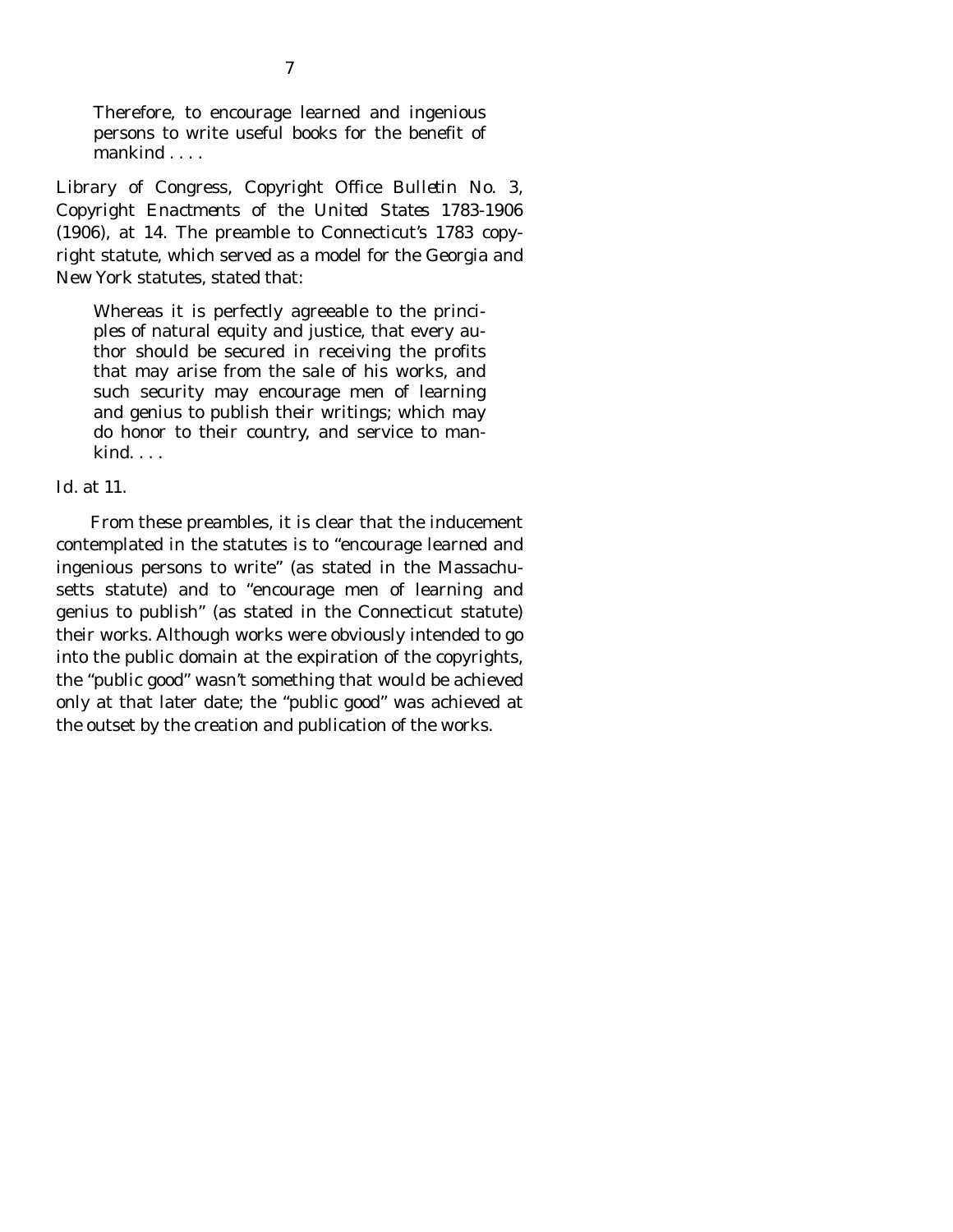### **B. The constitutional phrase "the Progress of Science and useful Arts" was directed at the creation and publication of works.**

 The Constitution grants Congress the power to pass copyright law as follows:

Article I, §8. The Congress shall have Power: . . .

To promote the Progress of Science and useful Arts, by securing for limited Times to Authors and Inventors the exclusive Right to their respective Writings and Discoveries.

In *The Federalist No. 43* (Gideon ed., George Carey and James McClellan, ed., 2001), at 222, James Madison gave pretty much the only contemporary public explanation of the phrase when he said:

The utility of this power will scarcely be questioned. The copyright of authors has been solemnly adjudged in Great Britain, to be a right of common law. . . . The public good fully coincides . . . with the claims of individuals. The States cannot separately make effectual provision [for copyright], and most of them have anticipated the decision of this point, by laws passed at the instance of congress.

 By the "public good," Madison could not have meant simply "the public domain," since the "public good" will not "fully coincide . . . with the claims of individuals" after the term of copyright has expired. What he meant was that the progress of science and arts depends entirely upon the creation and distribution of such works. Madison's focus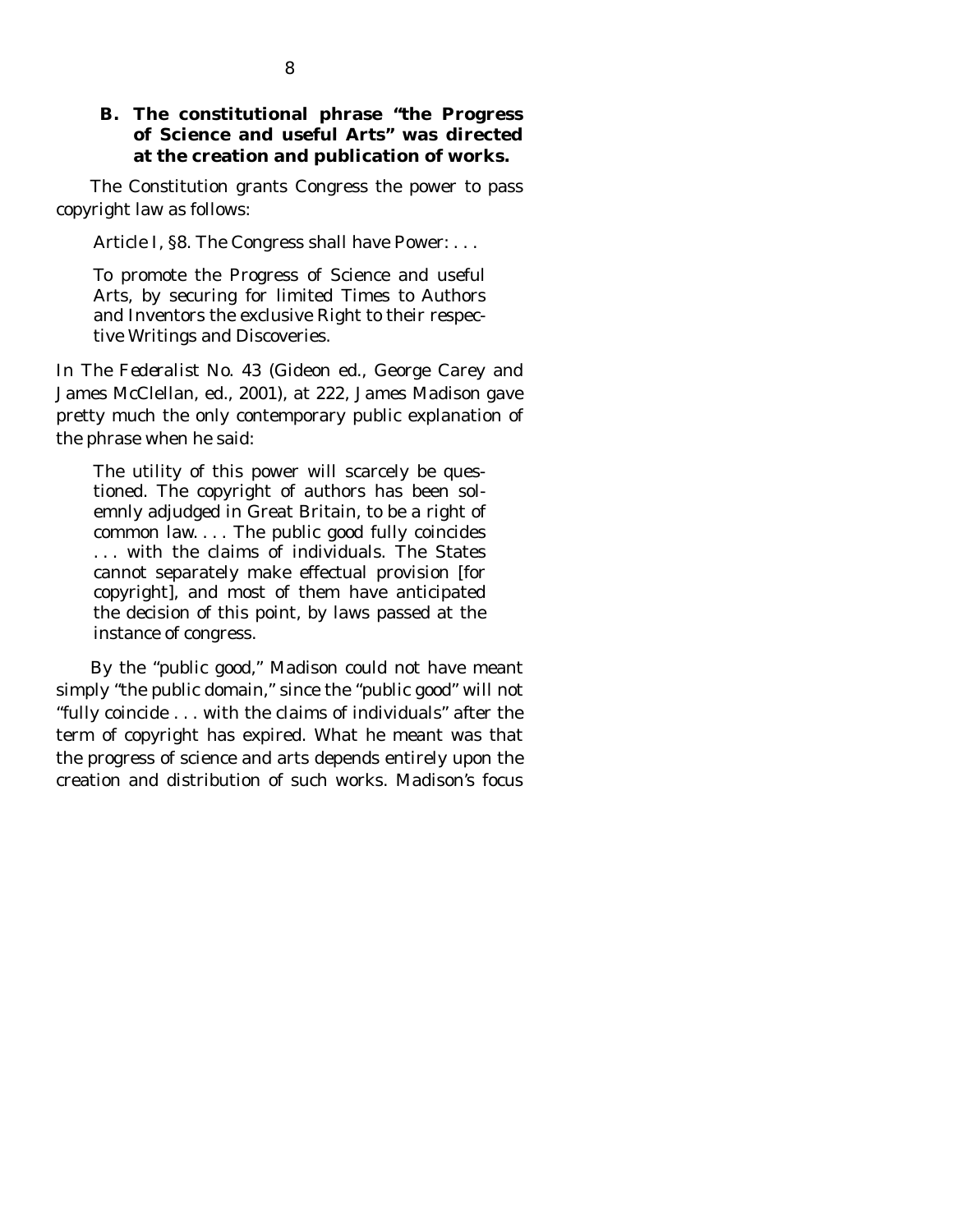was, as the Constitution's focus was, as the earlier state statutes' focus was, on the creation and distribution of works.<sup>4</sup> Of course, it was assumed that works would ultimately go into the public domain, but that was as a result of the "limited Times" provision, not something necessarily envisioned within the "Progress of Science and useful Arts" clause.

<sup>4</sup> Petitioners recognize at p. 23 of their brief the "quid pro quo requirement of the copyright clause." Under copyright law from 1790 through 1977, publication was generally the prerequisite for federal copyright. Since 1978, the only requirement has been "fixation" of an original work "in a tangible medium of expression." 17 U.S.C. §102(a). Even though copyrighted works are thus protected from the date of their creation, it is the genius of the copyright system that copyright owners only profit by making their works available to others, so they (and their publishers) have an ongoing incentive to publish. Thus, while the particular expression may be protected, the ideas and facts and other noncopyrightable aspects of the works are made available to the public, as described at p. 22, *infra.*

The "quid pro quo" is for the volitional acts of creating and publishing works. If part of the social "contract" is that works ultimately go into the public domain, then that aspect of the "bargain" is something of an adhesion contract for the authors. They have no choice whether or when their works go into the public domain, and can hardly be said to have acquiesced to any particular duration for protection of their works.

To continue the contract analogy, the "contract" with the author is not something that comes to an end upon creation, or even upon first publication of a work. Rather, the rights and incentives are more in the nature of an executory contract, with ongoing incentives to continue to distribute the work for the entire period of the copyright owner's exclusive rights.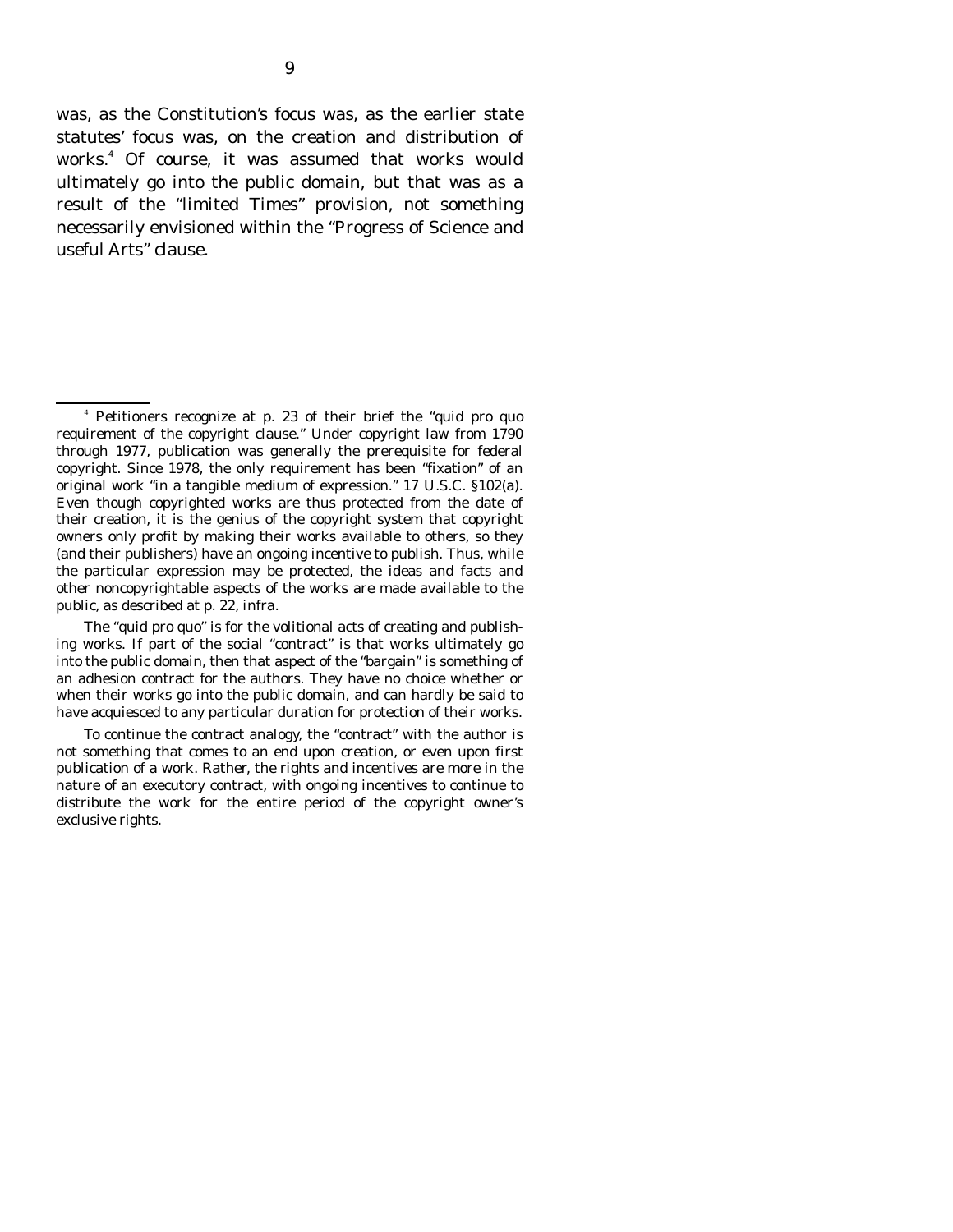### **C. The plain meaning and logical understanding of the constitutional phrase is that it was directed at the creation and dissemination of works.**

 The Copyright Clause of the Constitution is the only enumerated power within Article 1, section 8, that mentions the "purpose" for which it was enacted. Why might the framers have chosen to add that language, instead of empowering Congress to grant exclusive rights to authors and inventors without limitation? Possibly, the framers were simply following the pattern of the prior state enactments. The "whereas" clauses in the preambles explained the purposes of the earlier statutes, but they can hardly be read as specific limitations upon the rights granted under those statutes.

 The other model for the structure of the constitutional phrase was the Statute of Anne, adopted in England in 1710.<sup>5</sup> That act was entitled "An Act for the Encouragement

(Continued on following page)

<sup>5</sup> 8 Anne c. 19 (1710). Several briefs in favor of petitioners link the Statute of Anne to the prior history of monopolies under the Stationers' Companies licensing acts. As clarified in Edward Samuels, *The Illustrated Story of Copyright* (2000) at 16-17:

Some modern critics of the expansion of copyright delight in emphasizing the embarrassing precursor to the Statute of Anne, suggesting that copyright has been forever tainted by the fact that it evolved from what were essentially censorship laws. However, there was a critical gap in protection, from 1694 through 1710, and the new Statute of Anne was not simply an extension of the previous law. Parliament seems not to have been guided by the complaints of the publishers, who in 1709 had lobbied for a return to the old licensing acts. Instead, they were obviously influenced by the pleas of several famous authors for the recognition of rights not of printers, but of authors. . . .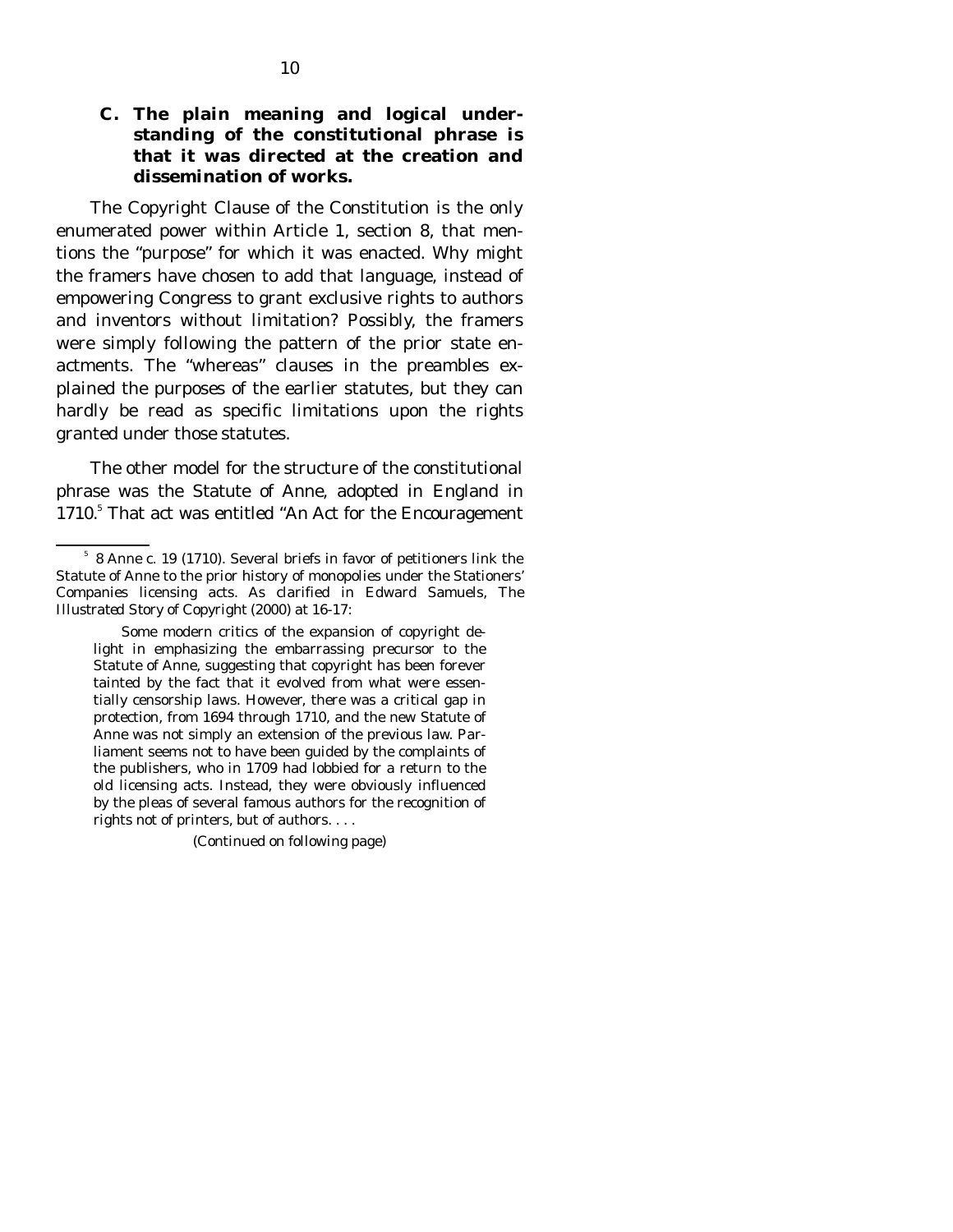of Learning, by vesting the Copies of Printed Books in the Authors or Purchasers of such Copies, during the Times therein mentioned." It is hard to imagine how the words "Encouragement of Learning" provided any particular limitation upon what rights were granted. $^{\mathrm{6}}$ 

 Petitioners would have us believe that "Science and useful Arts" does not "Progress" until someone, such as petitioner Eldred, has made a work available to the public free of charge. But that certainly isn't the common sense meaning of "Progress of Science and useful Arts." Millions of works are created, published, read, and commented upon every year. Some of the greatest works receive

One way of putting the Stationers' Licensing Acts into perspective is to realize that they were not the spiritual precursors to copyright at all. However, because the crown and the publishers had found a way to protect the rights of publishers, and the publishers were accordingly willing to pay authors for their creations, a satisfactory solution had been worked out that eased the pressure for a more direct copyright law to protect authors. Once the stopgap measure was removed, the need for the protection of authors' rights came to the fore.

 $6$  As stated in H.R. Rep. No. 94-1476 to accompany S. 22 (the 1976) Act) at 133: "The debate over how long a copyright should last is as old as the oldest copyright statute and will doubtless continue as long as there is a copyright law." The petitioners and their amici supply dozens of quotes from one side of this debate to create the impression that there was general consensus on the shortest possible copyright term. One can only marvel at the audacity of Profs. Ochoa et al. in attaching to their amicus brief a 7-page appendix of an anonymous letter strenuously advocating one side of this debate almost 300 years ago. The "consensus" that actually developed over the years in this country, in England, and throughout the European Union is a copyright term of life plus 70 years.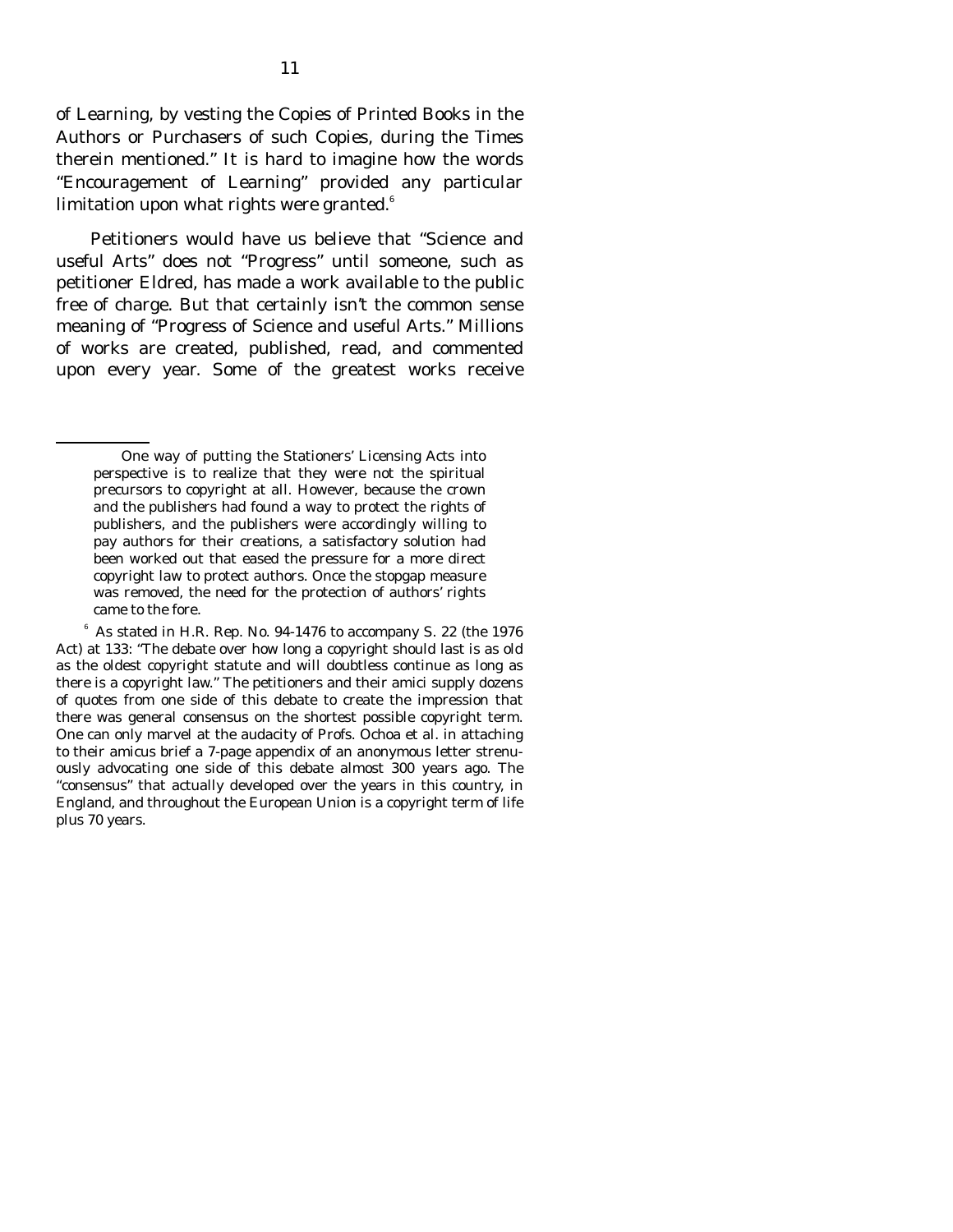accolades and criticism, and literary and other awards, shortly after their publication, for the contribution that they make to the arts and sciences. For example, the Nobel Prizes are awarded to those who "shall have conferred the greatest benefit on mankind." Under the Nobel rules, "To be eligible to be considered for a prize, a written work shall have been issued in print or have been published in another form." http://www.nobel.se/nobel/nobelfoundation/statutes.html. Pulitzer Prizes are awarded for "work done" and "published" or "performed" during the prior year. The public value of the works is hardly diminished by the fact that they will not go into the public domain for many years.

 Authors who make "transformative" uses of copyrighted works should and do have wide leeway to produce their works under the fair use doctrine, as illustrated by this Court's decision in *Campbell v. Acuff-Rose Music, Inc.,* 510 U.S. 569 (1994) and the Eleventh Circuit's decision in *Suntrust Bank v. Houghton Mifflin Co.,* 268 F.3d 1257 (11th Cir. 2001). Petitioners, however, are not such "creators" who desire to make transformative uses of existing works; instead, their businesses, for the most part, are in making already existing works available over the Internet or otherwise. While this may be a valuable service to some who use it, it does not result in any immediate "Progress" of "Science and useful Arts," since the works that they distribute are works that have already been published, almost all of which are already available (although of course for a fee) from other sources. $7$ 

<sup>7</sup> Many or most of the works that petitioners want to distribute are of course the "successful" works that are already available to the public. For example, Kahlil Gibran's *The Prophet,* which, we are told at p. 3 of (Continued on following page)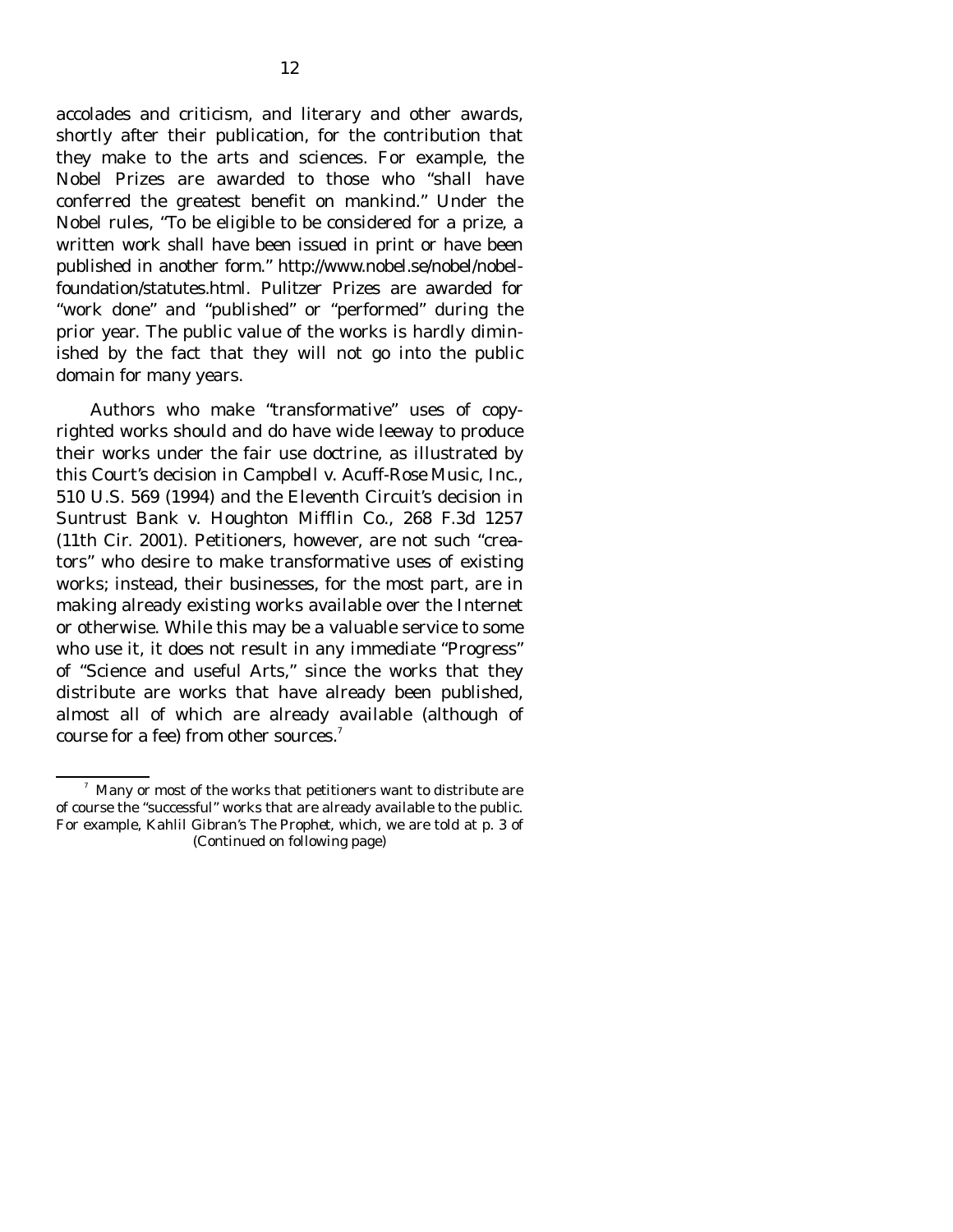**III. U.S. statutes that extended the duration or altered the scope of copyright have applied the new terms to existing works, inconsistent with the novel theory proposed by petitioners.** 

#### **A. The copyright act of 1790 applied to preexisting as well as to prospective works.**

 The first copyright act, passed in 1790 in the first Congress, was entitled "An Act for the encouragement of learning, by securing the copies of maps, charts, and books, to the authors and proprietors of such copies, during the times therein mentioned." 1 Stat. 124. That act was inconsistent with petitioners' theory that Congress may not constitutionally extend the duration of existing works. Most states already had copyright laws that created exclusive rights for periods varying from a minimum of 14 to a maximum of 28 years. Under the 1790 act, the

petitioners' brief, Dover anxiously wants to publish, is already available in many editions, including a new hardcover copy on amazon.com for \$10.50, or a paperback edition for \$5.95. Some works are indeed out of print in this country; petitioners' intellectual property law professors' brief highlights the out-of-print status of H. G. Wells's 1933 novel, *The Shape of Things to Come*. However, they seem not to appreciate the ease with which copies even of out-of-print books can be obtained in the days of the Internet. Amazon U.K. lists a paperback edition for £4.79. Under this Court's ruling in *Quality King Distributors, Inc. v. L'anza Research International, Inc.,* 523 U.S. 135 (1998), it is not a violation of anyone's copyright to order individual copies of copyrighted works from other countries.

Indeed, under the first sale doctrine, copies of works that have been legitimately sold in this country may be resold, and even out-of-print works may be obtained at specialty sites such as abe.com ("Advanced Book Exchange"). As of the middle of June, 2002, abe.com listed 95 available copies of *The Shape of Things to Come*, including some for as little as \$7, and 45 from U.S. sources for as little as \$10.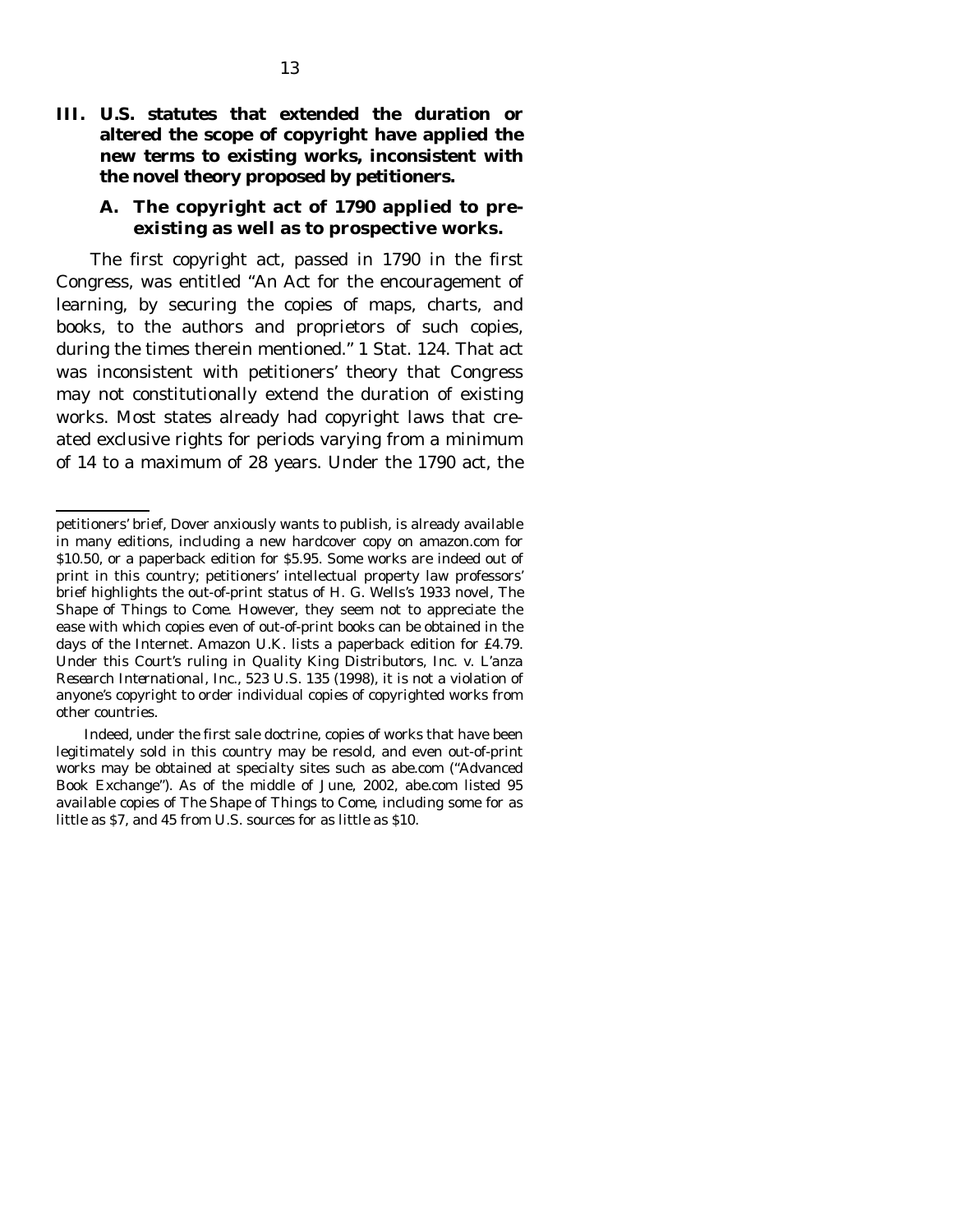authors of existing works, even if they had already received up to seven years of protection under the prior state laws (from 1783 to 1790), or even if their works might have gone into the public domain because they were from a state that hadn't yet passed an effective copyright law, were entitled to begin their copyrights anew under the 1790 statute.

### **B. Subsequent copyright acts that extended the duration of copyright are inconsistent with petitioners' novel theory.**

 All subsequent copyright acts that have extended the term of copyright – to a total of 42 years from the date of publication in 1831, 4 Stat. 436, 56 years from publication in 1909, 35 Stat. 1075, life of the author plus 50 years in 1976, 90 Stat. 2541, and life of the author plus 70 years in 1998, 112 Stat. 2827 – have specifically applied the extension to existing works. This application of new terms to existing works was not some incidental outcome, but was specifically considered by Congress. For example, in the 20 years of legislative history leading up to the 1976 Act, Congress carefully considered the varying means for measuring the term of copyright.<sup>8</sup> Although it adopted the

(Continued on following page)

<sup>&</sup>lt;sup>8</sup> There is some inevitable "disharmony" that results from measuring new copyrights from the date of the author's death, and measuring old, and some new, copyrights from the date of publication. Petitioners try to make much of the inevitable disparity. For example, they state at p. 3 that "As applied to an author who produced throughout a long lifetime in the pattern of Irving Berlin, the current rule would produce a term of 140 years." The statement is misleading. The 140 year term would apply only to such an author's early works; works produced shortly before an author's death would endure only for a little over 70 years under the CTEA.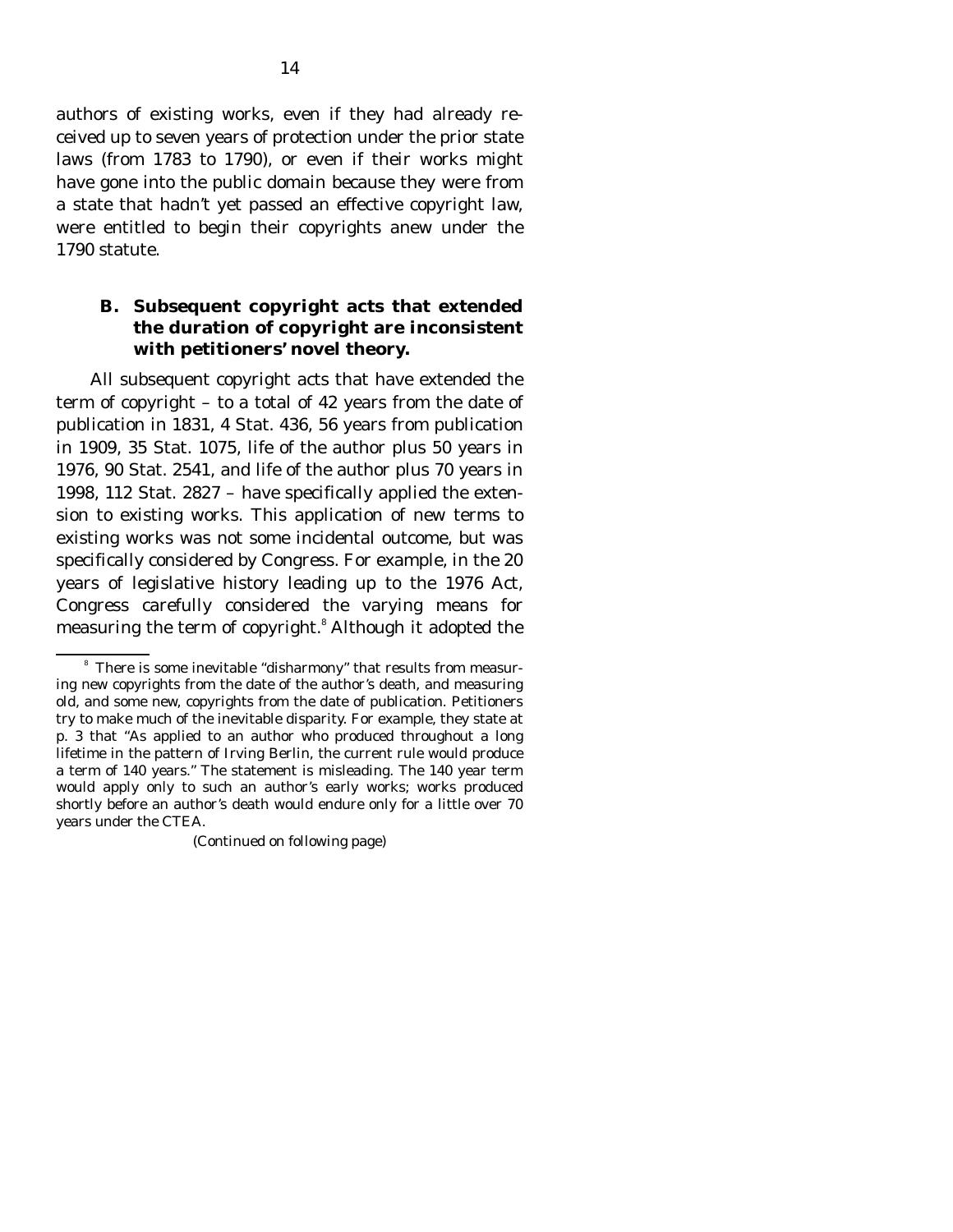life plus 50 year term for works created after the effective date of the statute, Congress chose to continue to measure the term of existing copyrights (and works made for hire and pseudonymous and anonymous works) from the date of publication.<sup>9</sup>

 Furthermore, Congress considered that it might be unfair to grant the benefits of the 19 year term extension to licensees who may have paid only for a shorter license term; accordingly, Congress established in section 304(c) an elaborate provision for "termination," or recapture, of the extension term for the benefit of the authors or their heirs. In this way, the term extension was not necessarily a "victory" for the large corporations that may have owned many of the copyrights, since in many cases they had to renegotiate the rights with the original authors or their heirs.

<sup>9</sup> The 1976 Act provided that anonymous works, pseudonymous works, and works made for hire would be protected for 75 years from publication, or 100 years from the date of creation, whichever expired first. The CTEA provides that such works are protected for 95 years from publication or 120 years from creation, whichever expires first. Petitioners can hardly complain about the 100- or 120-year periods from the date of creation, since those terms are much shorter than the rights "in perpetuity" that applied to unpublished works from 1790 through 1977. *See* this section, *infra*.

Under the 1976 Act, life plus 50 years actually resulted in a *shorter* duration of copyright for works produced toward the end of an author's life. Such works would be protected for a little over 50 years, less than the 56-year maximum under the 1909 law. Congress concluded that, *on average,* the life of the author plus 50 years was the equivalent of about 75 years from publication; but, of course, in individual instances, it might be more or less. That's the inevitable result of using two different methods for computing the duration of copyright. This disparity also accounts for much of the "disharmony" in international relations emphasized by the petitioners and several amici's briefs.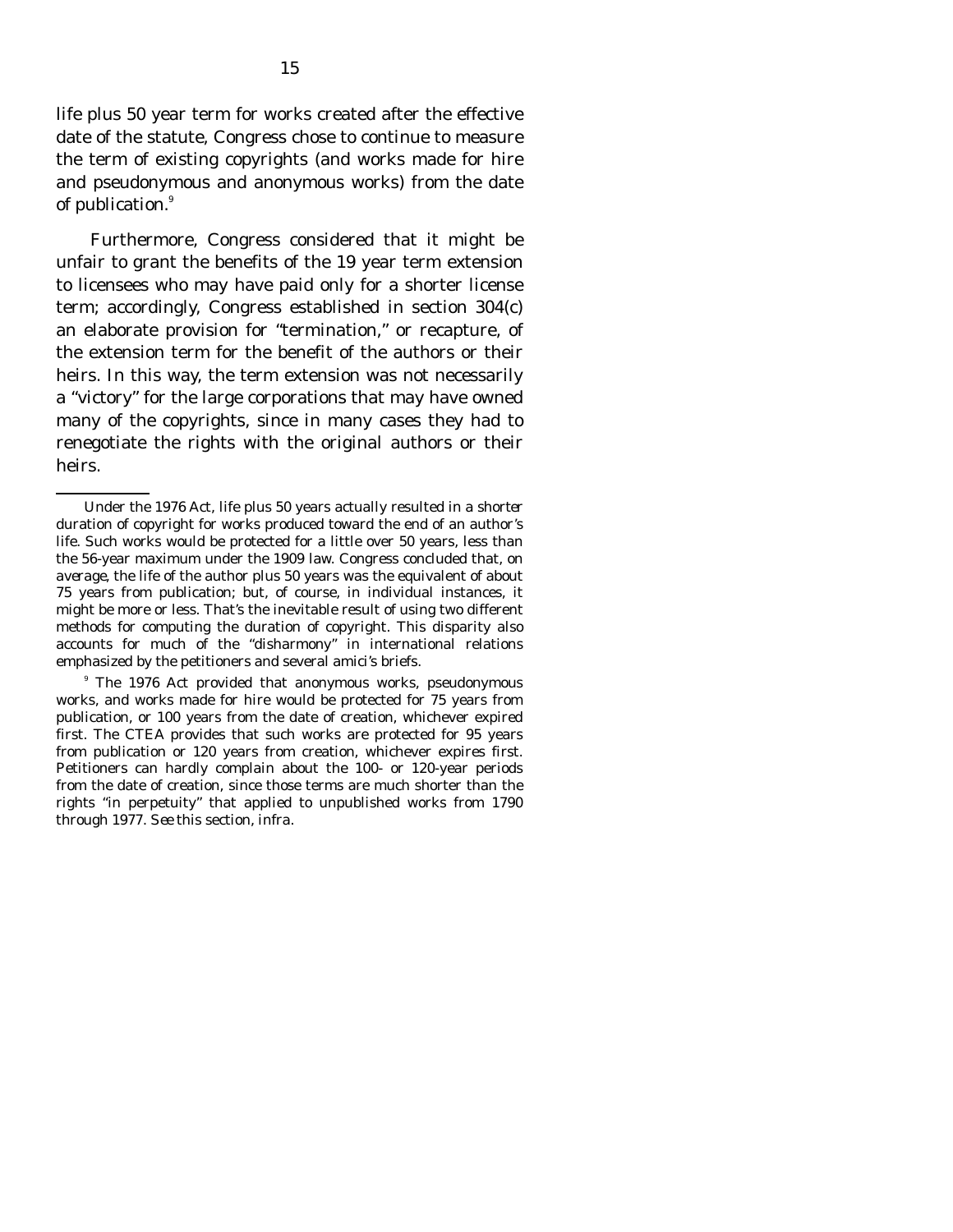While Congress in 1976 extended the term of copyright for works that had already been published, it significantly decreased the term of protection for works that were not yet published. Under prior law from 1790 through 1977, state common law copyright in *unpublished* works had extended in perpetuity. Under the new act, Congress brought works under the federal system of copyright beginning from the date of "fixation" in a "tangible medium of expression" (rather than from the date of publication) and preempted state common law copyright in unpublished works. In section 303, Congress provided that copyright in previously created but unpublished works would be measured by the life plus 50 year term. However, in order to prevent "old" unpublished works from immediately going into the public domain, Congress provided that no such works would go into the public domain before December 31, 2002, at the earliest; and, to encourage publication of such "old" works, Congress provided that if such "old" works were published by the end of the year 2002, they would be granted additional protection until the year 2027. In any event, since the duration of copyright for unpublished works was reduced from "in perpetuity," and since some copyrights actually received a *shorter* term of copyright under the new Act (note 8, *supra*), the net effect of the 1976 Act was not simply to "extend" the term of copyright, but more precisely to "adjust" the term of copyright.

 While Congress's prior enactments of course do not definitively decide the constitutional issue facing the Court, they do evince a practice of careful deliberation that has been clear and consistent from the first copyright act of 1790 to the copyright act of 1998. Each of these statutes, affecting the terms of existing as well as future copyrights, is inconsistent with the novel constitutional theory proposed by petitioners.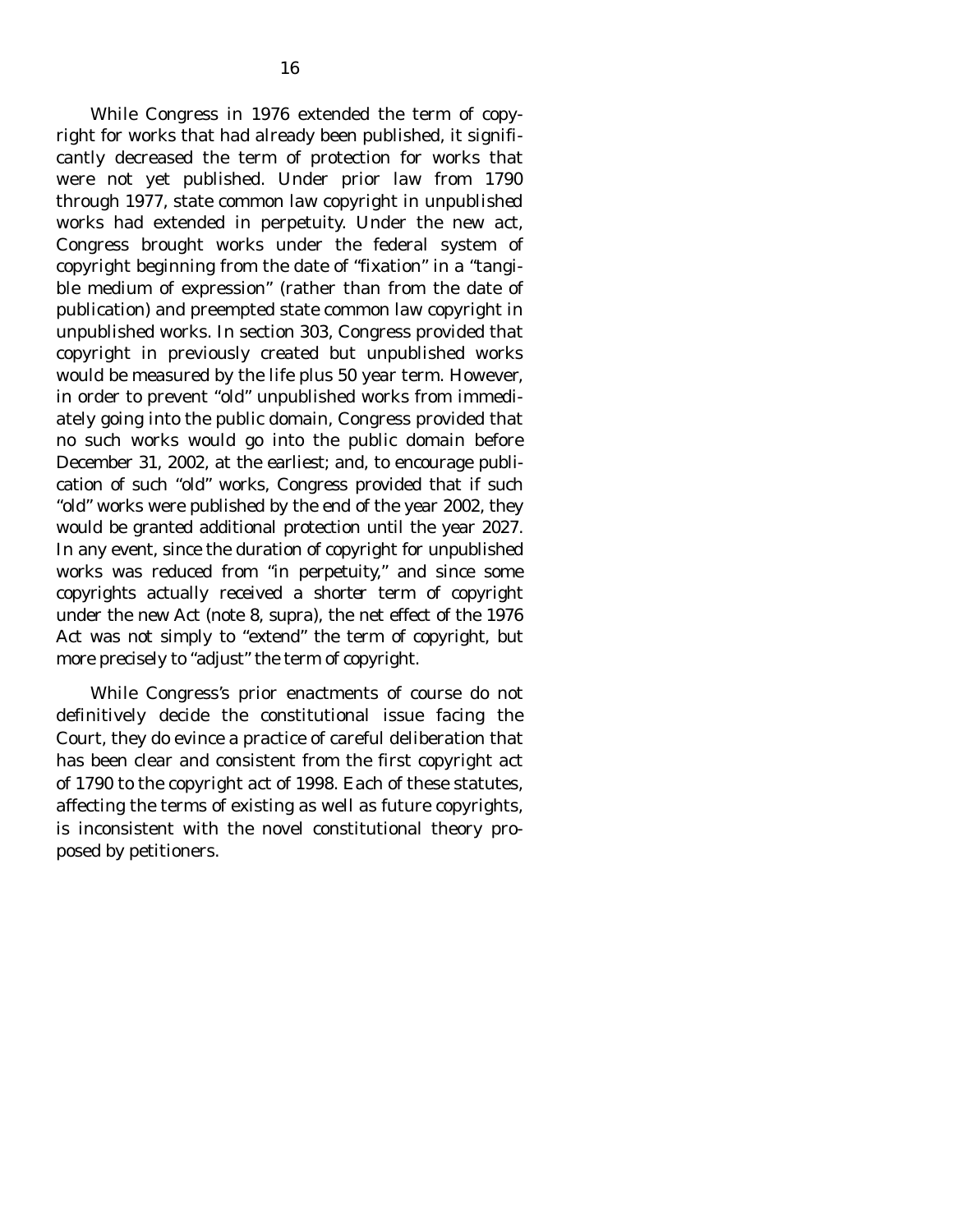### **C. Other copyright acts have expanded the scope of copyrights, including existing copyrights, and are thus inconsistent with petitioners' novel theory.**

 Extension of the copyright term is not the only way in which Congress has expanded the scope of copyright over the years. To give just a few examples, owners of previously copyrighted works saw their rights expand when Congress added the right to receive payment under a compulsory licensing system for cable retransmissions in 1976 (17 U.S.C. §111); a public display right in 1976 (§106(5)); certain moral rights in 1990 (§106A); and digital performance rights in sound recordings in 1995 (§106(6)). Such additional rights could not possibly represent an incentive to the original copyright owners to create their works; and so, by petitioners' logic, Congress should never have been able to add to the rights in such works already in existence. Yet it is absurd to assume that Congress does not have the power to make periodic adjustments to the scope of existing copyrights.

 Congress has "decreased" the public domain (in the sense that it has passed laws slowing the rate at which works go into the public domain) in many other ways besides the extension of the copyright term. For example, many more works traditionally went into the public domain as a result of failure to use the copyright notice, failure to register, or failure to renew, than have gone into the public domain because of expiration of copyright. (If, as petitioners assert, only 15% of copyrighted works were generally renewed, then 85% of the works went into the public domain when they were not renewed.) When Congress in 1988 eliminated the copyright notice and registration requirements as part of its obligations under the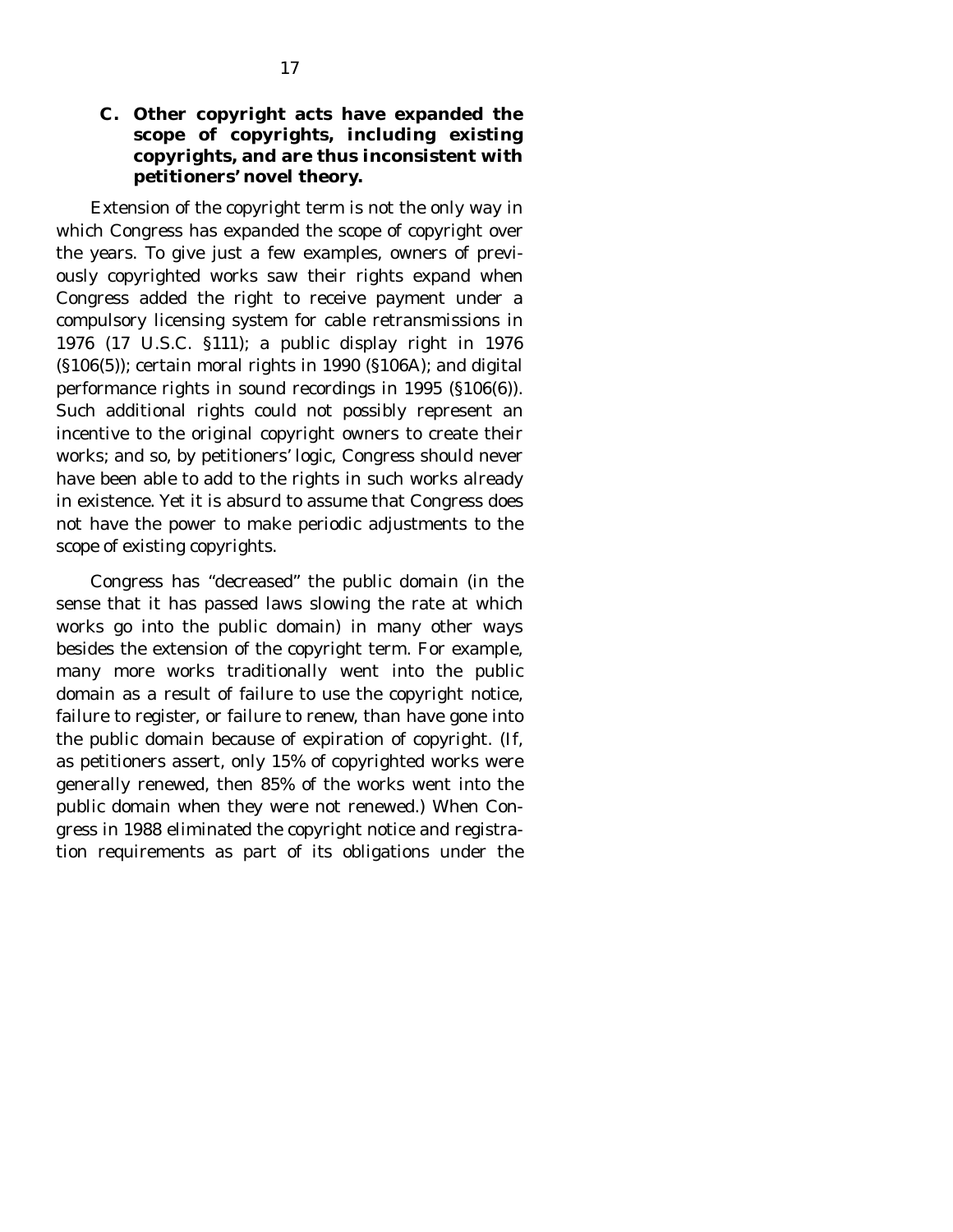Berne Convention, Article 5(2), and when in 1992 it provided for automatic renewal of copyrights still in their first terms, it "rescued" many more existing works from going into the public domain than it did when it passed the CTEA.<sup>10</sup> Again, by petitioners' logic, these "assaults" on the public domain should never have been allowed.

- **IV. The "Progress of Science and useful Arts" involves dozens of considerations beyond merely the devolution of copyrighted works into the public domain.** 
	- **A. Congress should, or should certainly be entitled to, consider the international setting in deciding what constitutes the "Progress of Science and useful Arts."**

 One of the major accomplishments in U.S. copyright in the latter part of the twentieth century was the internationalization of copyright standards, prompted to a large

<sup>&</sup>lt;sup>10</sup> Petitioners argue at p. 7, and repeat in note 13 on p. 30, that the problems they associate with the copyright term extension are compounded by the fact that "renewal" has been "automatic" since 1992. They argue that 375,000 copyrights have been "blocked" in order to "protect" 77,000 commercially viable works. (*But see* note 16, *infra.*) They then argue that "under current law," as a result of automatic renewal, "3.35 million works would be blocked to protect 77,000." That is a misleading characterization of the effects of the law. The 1992 amendment that made renewal automatic applies to works that were created between 1964 and 1977, inclusive. The only works created between 1923 and 1963 that were still under copyright, and therefore subject to the 1998 term extension, were those that were in fact renewed by the copyright owners. Those works published between 1923 and 1963 that were not registered for renewal already went into the public domain, and were not extended by the 1998 act.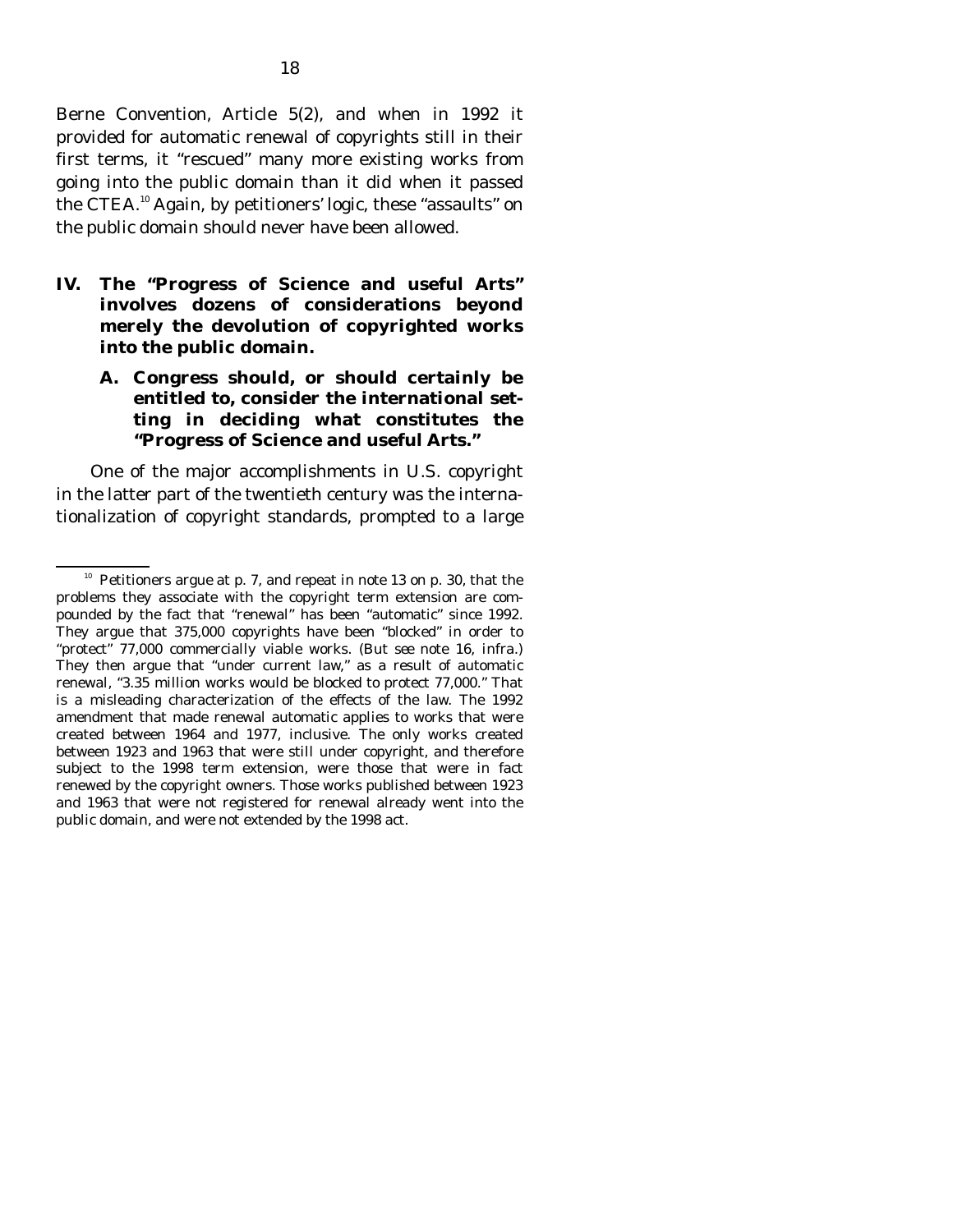extent by the internationalization of trade and technology. The 1790 act had protected only U.S. authors. It was not until 1891 that foreign authors were granted at least some minimal level of protection, although that protection, because of copyright formalities, was often more illusory than real. The situation was an embarrassment within the international copyright community, and undermined the ability of U.S. trade negotiators to encourage other countries to enhance their copyright protection of foreign – including U.S. – books, music, movies, and computer programs. Finally, in 1988, the United States joined the rest of the world by adhering to the Berne Convention. *See generally* Edward Samuels, *The Illustrated Story of Copyright* 230-48 (2000).

 The Berne Convention provides that all member countries must protect copyright for a minimum term of life of the author plus 50 years, Berne Article 7(1), and eliminate all formalities as prerequisites to copyright, Article 5(2). The extension of copyright to life plus 50 years, as provided in the major overhaul of U.S. copyright law in 1976, and the elimination of formalities in the Berne Implementation Act of 1988, were therefore absolute prerequisites to U.S. adherence to Berne.

 Not only does Berne require a term of life of the author plus 50 years, but it also requires that member countries grant that term to all works that have not already gone into the public domain in a particular country. As provided in Article 18(1): "This Convention shall apply to all works which, at the moment of its coming into force, have not yet fallen into the public domain in the country of origin through the expiry of the term of protection." Thus, the term extension for existing works still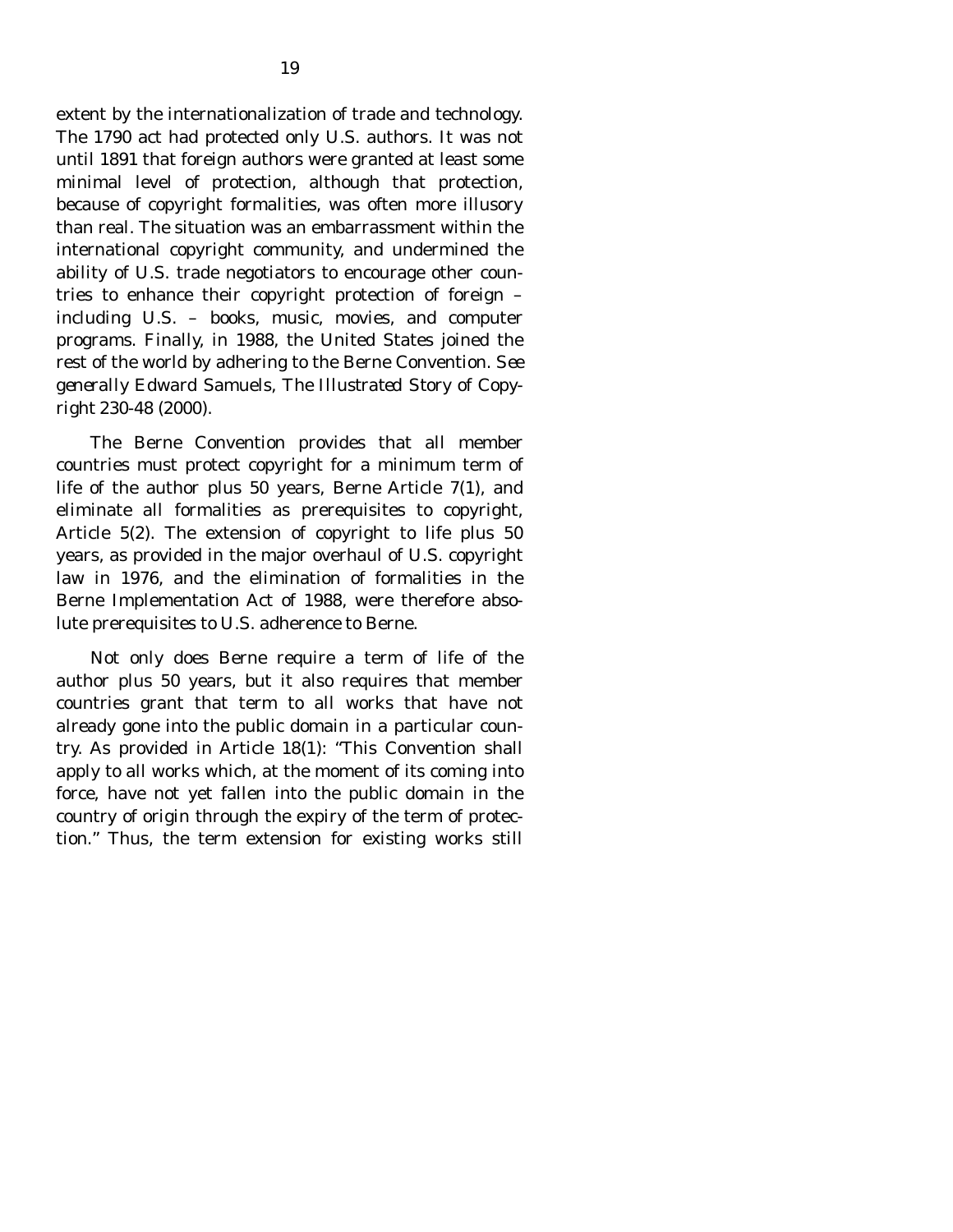under copyright protection was an absolute necessity for joining Berne under Article  $18(1)$ .<sup>11</sup>

 The 1998 extension, from life of the author plus 50 years to life of the author plus 70 years, was not required under our international obligations. However, it was designed to match the term of copyright recently adopted throughout the European Union and by other countries. Under Article 7(8) of the Berne Convention, countries with the life plus 70 year term do not have to recognize the rights of foreign authors whose works have expired in their own countries.

 Since the United States is a net exporter of copyrighted works, it certainly made sense for the United States to grant the longer term, and thereby allow U.S. authors to take advantage of the longer term available abroad.<sup>12</sup> And, since the United States was simply

 $11$  If the extension of copyright terms under the CTEA is unconstitutional, then the 1976 extension of the duration of copyright would presumably be void as well. That result would put the United States in violation of our obligations under Berne, with potentially disastrous international consequences. About the only way to distinguish the 1976 extension would be to uphold it under the treaty power of the Constitution. If that were done, however, then presumably the President could negotiate a term of life plus 70 years with the European Union countries, present the package to Congress as part of our international obligations, and reinstate the very provisions this Court is being asked to strike down. If the provisions can be reinstated in that way, will it have been worth the price in the form of the millions of transactions and billions of dollars that will have been upset by the decision?

 $12$  Although the laws of other countries may reflect different cultures and different histories, it is nevertheless instructive to consider how other nations have set about dealing with common problems of enforcing copyright in an emerging global technology. As (Continued on following page)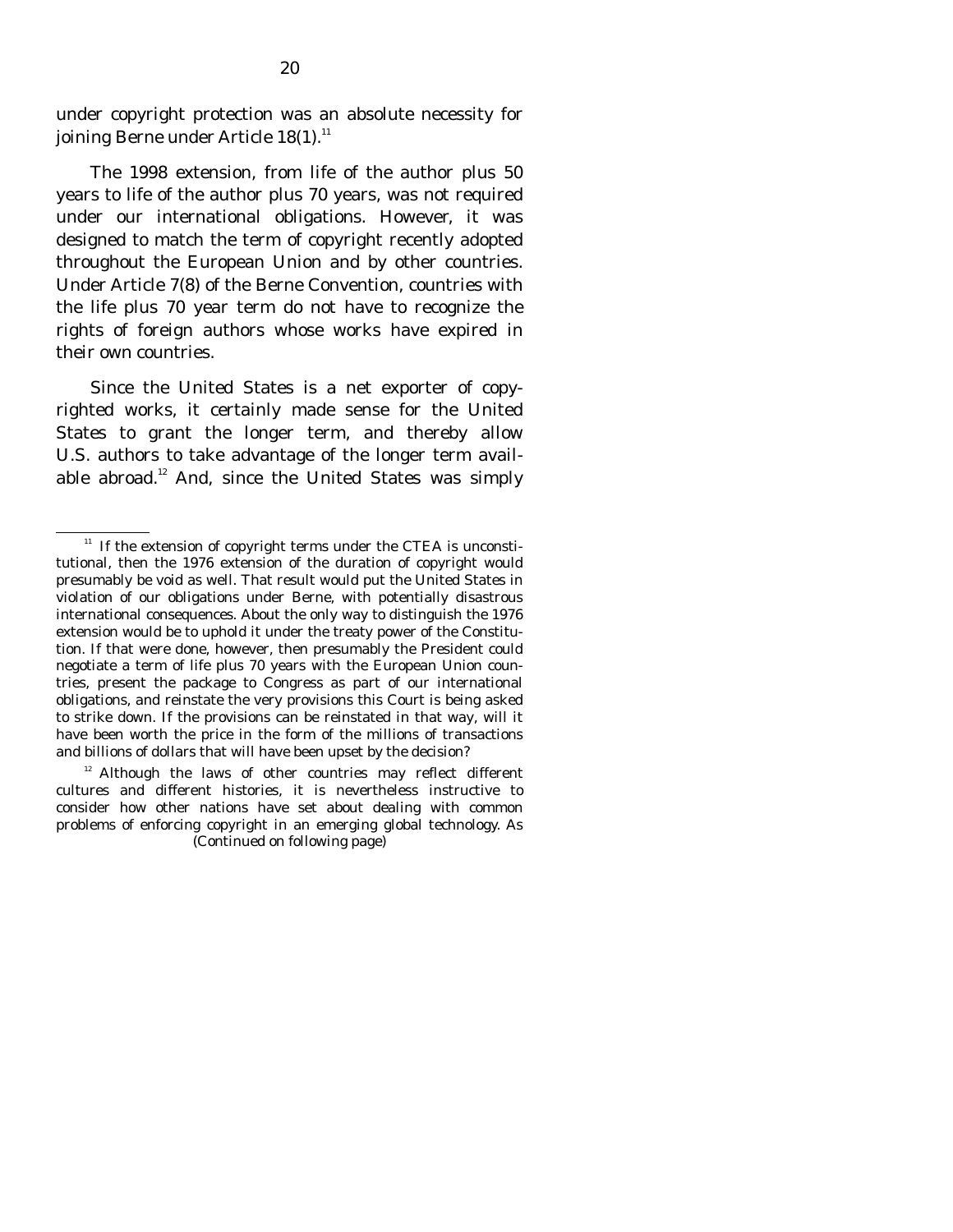matching the longer term available in other countries, it is not likely that Congress, absent the strong international considerations, will extend the U.S. term of copyright yet again. Petitioners' suggestion that Congress will continue to grant further extensions whenever the copyright industries ask for them is simply not a likely scenario. $13$ 

 Petitioners suggest that the drafters of the Constitution would be horrified at a term of life plus 70 years, or 95 years for existing works. In 1790, the term of copyright adopted by Congress matched the British, and what would become the international, standard of the day. Would the framers of the Constitution be shocked to learn that Congress had, over the years, extended the term of copyright to match the expanding international norm? It is more likely that they would be shocked if we had not done so. Were Madison to view the state of international trade and technology today, he might well conclude, as he did about the individual state statutes in 1790, that one

stated by Justice Breyer in *Printz v. U.S.*, 521 U.S. 898, 977 (1977) (Breyer, J., *dissenting)* (in the context of the Brady Act):

Of course, we are interpreting our own Constitution, not those of other nations, and there may be relevant political and structural differences between their systems and our own. . . . But their experience may nonetheless cast an empirical light on the consequences of different solutions to a common legal problem . . . .

<sup>&</sup>lt;sup>13</sup> Petitioners and several amici suggest that Congress passes whatever legislation the entertainment industries ask them to pass. This would come as news to these industries. For example, James Lardner documents how the movie industries were rebuffed by Congress in their efforts to get either a home taping royalty or an exemption from the first sale doctrine to cover movie rentals. *See generally*  James Lardner, *Fast Forward: Hollywood, The Japanese, and the VCR Wars* (1987), at 187 and 218.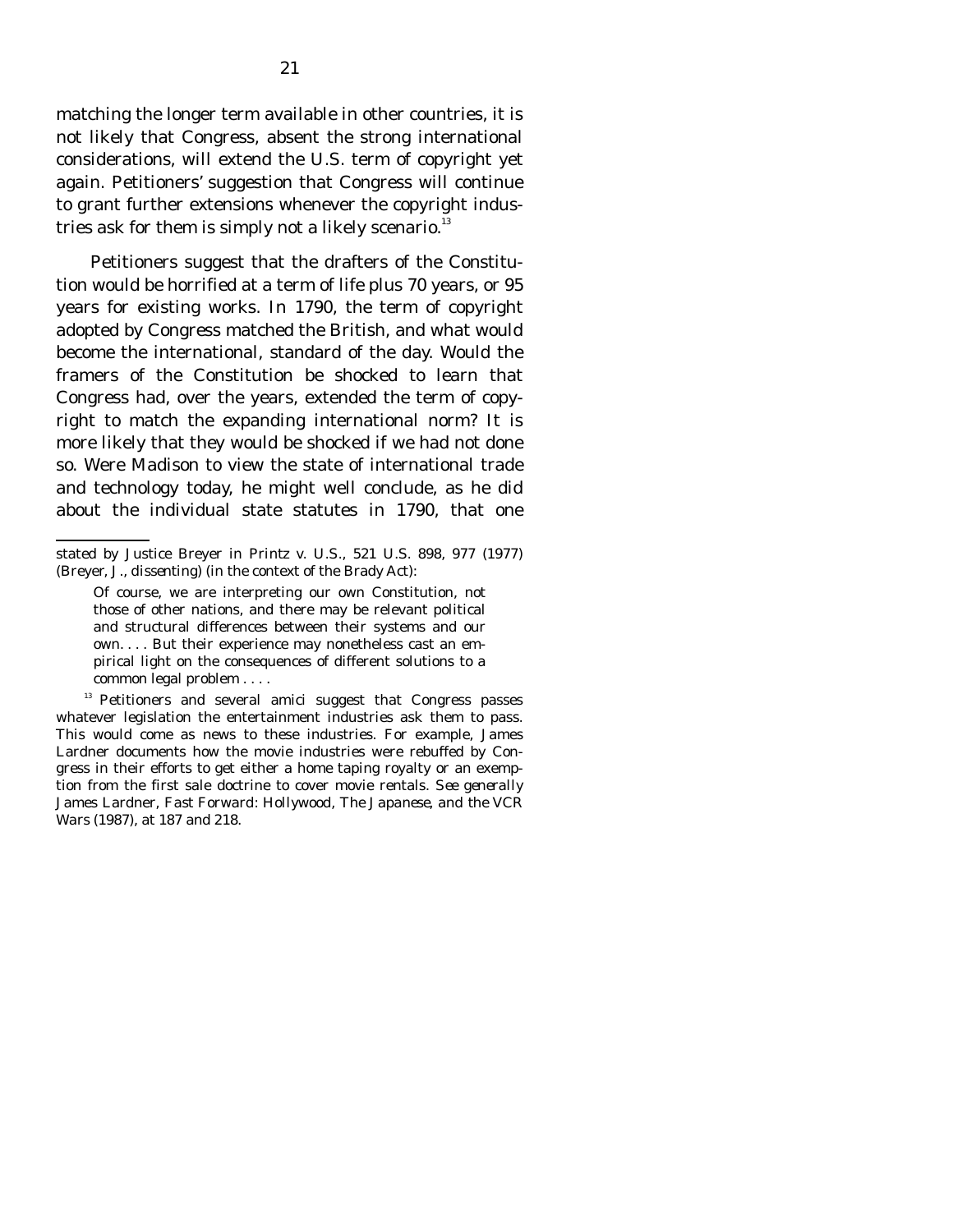country "cannot separately make effectual provision" for copyright, and that most countries today have "anticipated the decision of this point" by passing laws in conformity with international standards. Cf. *The Federalist No. 43* (Gideon ed., George Carey and James McClellan, ed., 2001), at 222.

#### **B. The "Progress of Science and useful Arts" includes many considerations other than the public domain.**

 Many of the major theories and limitations of copyright adopted over the years do in fact, and were intended to, promote the "Progress of Science and useful Arts." For example, this Court has noted the "First Amendment protections already embodied in the Copyright Act's distinction between copyrightable expression and uncopyrightable facts and ideas, and the latitude for scholarship and comment traditionally afforded by fair use," *Harper & Row, Publishers, Inc. v. Nation Enterprises,* 471 U.S. 539, 560 (1985).<sup>14</sup> Works of utility (§101, definition of "pictorial,

 $14$  The petitioners' intellectual property law professors' brief states at p. 26 that "One of the most troubling aspects of copyright in recent years is that the limitations on copyright liability, including the ideaexpression distinction and fair use, have been steadily shrinking via judicial construction. . . . " This statement is absolutely wrong. While this Court held in the *Harper & Row* case that fair use did not authorize the taking of 300-400 words of an unpublished manuscript, this Court's clarification of the wide scope of fair use in a parody context, *Campbell v. Acuff-Rose Music, Inc.,* 510 U.S. 569 (1994) has been embraced by the lower courts. *See, e.g., Leibovitz v. Paramount Pictures Corp.,* 137 F.3d 109 (2d Cir. 1998) and *Suntrust Bank v. Houghton Mifflin Co.,* 268 F.3d 1257 (11th Cir. 2001). In the context of new technologies, this Court held in *Sony Corp. of America v. Universal City Studios, Inc.,* 464 U.S. 417 (1984) that fair use included the "time- (Continued on following page)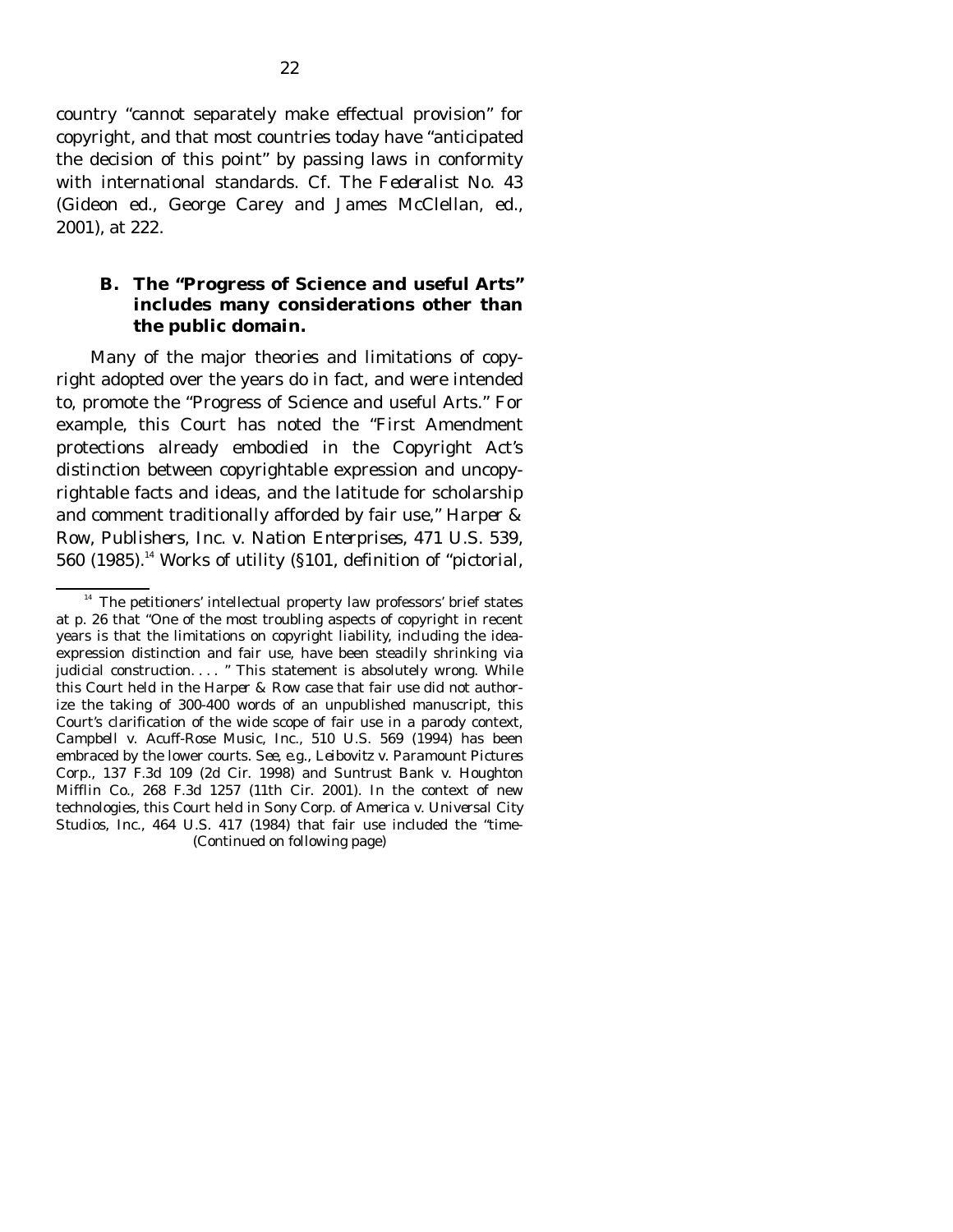graphic, and sculptural works") are not covered by copyright, but are free for the taking. The first sale doctrine (§109), the numerous compulsory licenses, the limitations in section 110 protecting various performances, the exclusion of protection for government works (§105), the limitation of copyright protection to "original works of authorship" (§102), the special rules for library photocopying (§108), the many definitional limitations in section 101, and the fact that copyright doesn't prevent all uses of copyrighted works, but only those enumerated in the exclusive rights sections 106 and 106A, all in their own way foster the "Progress of Science and useful Arts."

 Sometimes it is by limiting rights, and sometimes it is by granting rights, that the arts "progress." As viewed by Madison and other framers of the Constitution, p. 8, *supra*, the rights of copyright owners were largely aligned with, not opposed to, the progress of science and useful arts. As stated by Justice O'Connor in *Harper & Row, Publishers,* 

shifting" of television programs through the use of home video recorders. This Court's holding in *Feist Publications, Inc. v. Rural Telephone Service Co., Inc.,* 499 U.S. 340 (1991), while not an "idea/expression" case, was founded upon the related fact/expression distinction. *Computer Associates Int'l, Inc. v. Altai, Inc.,* 982 F.2d 693 (2d Cir. 1992) and similar cases have resulted in a "thin" copyright for computer programs, based upon concepts related to the idea/expression distinction and the works of utility doctrine. The holding in *Recording Ind. Ass'n of America v. Diamond Multimedia Systems, Inc.,* 180 F.3d 1072 (9th Cir. 1999) that the Digital Millennium Copyright Act did not apply to the popular RIO MP3 music player, while decided on the technicalities of that statute, was a major victory in what might be considered a fair use context. It's hard to imagine how the petitioners' copyright law professors can conclude that the basic limitations of copyright have not been doing their historical job of balancing the rights of copyright owners and users.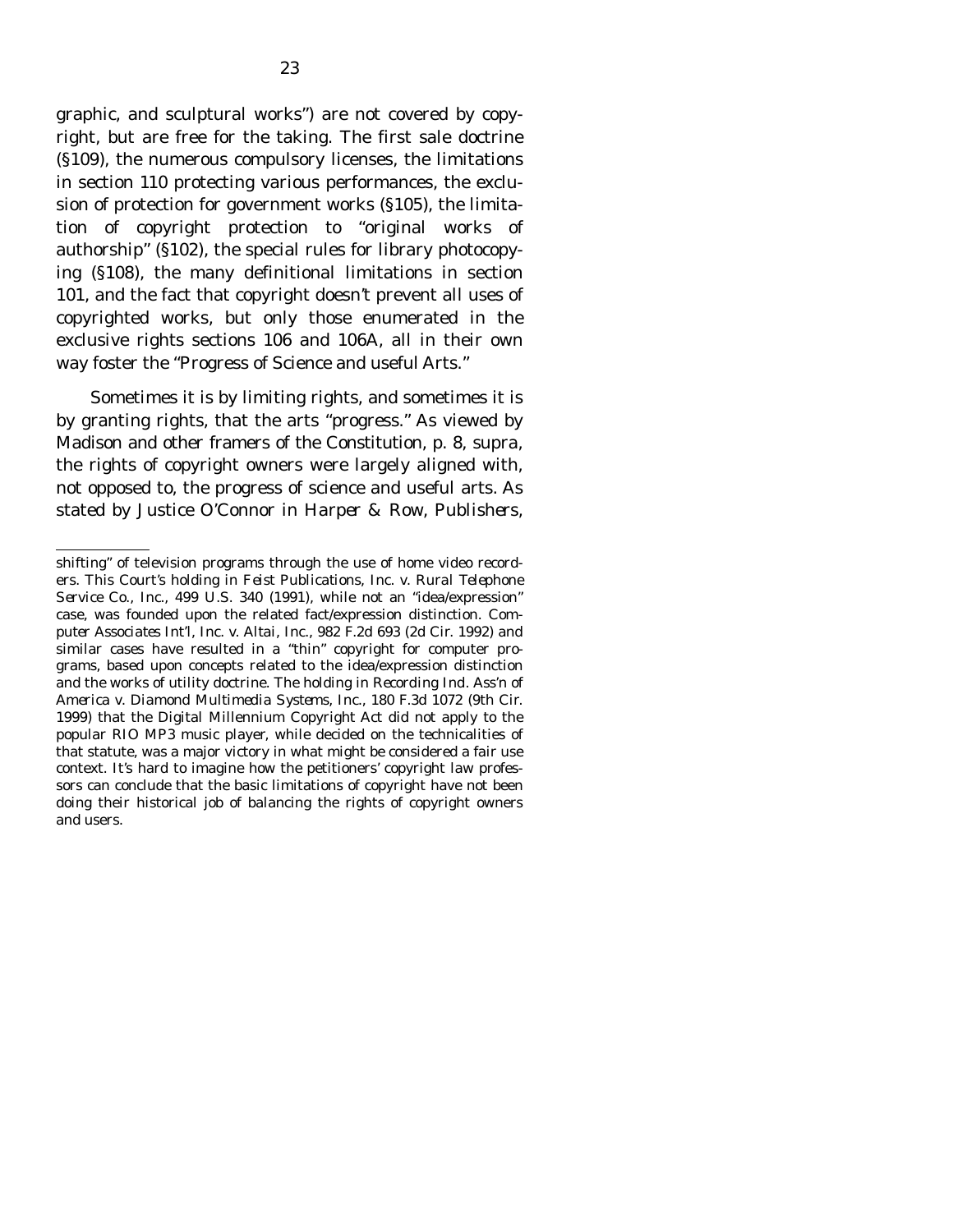*Inc. v. Nation Enterprises,* 471 U.S. 539, 558 (1985), "[I]t should not be forgotten that the Framers intended copyright itself to be the engine of free expression. By establishing a marketable right to the use of one's expression, copyright supplies the economic incentive to create and disseminate ideas. . . . " There is hardly a principle of copyright that does not reflect a careful balance between the rights of copyright owners and copyright users. It is presumably precisely because the balance is so intricate and delicate that the framers of the Constitution assigned to Congress the task of setting copyright policy.

 Although the issue before this Court does not directly involve the Internet or other new technologies, petitioners and several amici in favor of petitioners suggest that their interests are allied with the Internet, and that a decision against them will somehow inhibit the development of this new technology. At pp. 5-6 of their brief, for example, petitioners suggest that Mr. Eldred's website is simply the Internet equivalent of a public library, and that he should be entitled to some online equivalent of the first sale doctrine.

 If Mr. Eldred wants to "compile" a "collection" of Robert Frost books, he is perfectly free to do so under the first sale doctrine. But if petitioners think that posting HTML versions of those works on their Internet website is or should be the online equivalent of the Derry New Hampshire Public Library's lending of a particular copy to members of their community, then they are fundamentally wrong. The Derry library maintains individual copies of their books; when they are lent out, they are unavailable to others. Works that are "posted" on the Internet, on the other hand, can be viewed simultaneously by hundreds or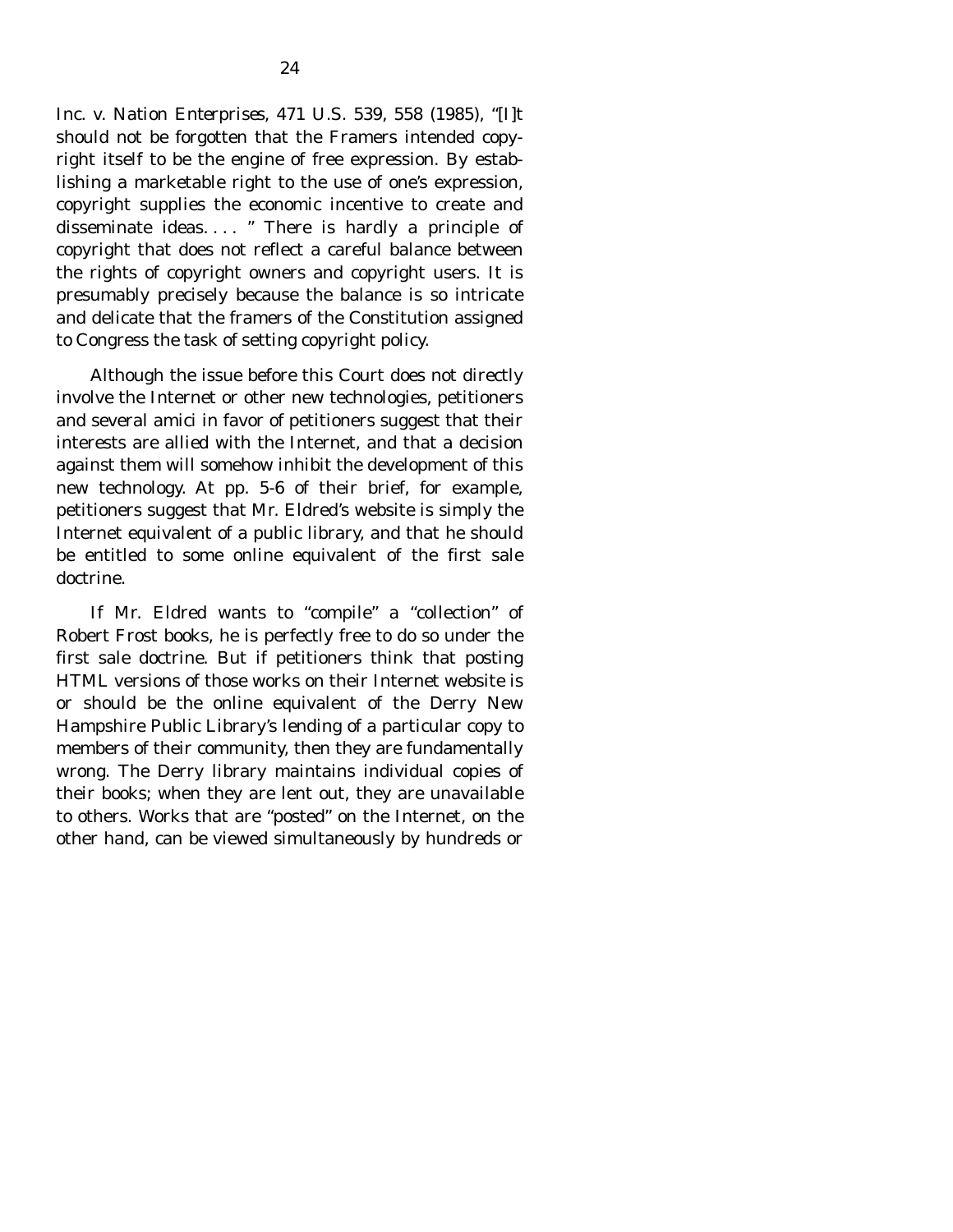thousands of users, copied instantaneously to their computers, and redistributed in multiple copies around the world. As demonstrated by the Audio Home Recording Act of 1992, the Digital Performance Right in Sound Recordings Act of 1995, and the Digital Millennium Copyright Act of 1998, the proper Congressional response to the digitization and posting of works is not a blanket exemption, but a careful balancing of interests. Even with the first sale doctrine, libraries are also subject to the elaborate provisions of section 108 to ensure that their copies are not systematically used to make copies of works.

 If petitioners want a "first sale" equivalent for the Internet, they'll have to convince Congress of its advisability. Their ability or inability to get a special exemption during the life of a particular copyright, however, should have nothing to do with the issue before this Court: whether Congress acted within its constitutional authority when it extended the duration of copyright in the CTEA.

### **C. The CTEA incorporates many provisions designed to achieve an overall balance between the interests of copyright owners and copyright users.**

 In enacting the CTEA, Congress again gave careful consideration to balancing the interests of copyright owners and copyright users. For example, Congress coupled copyright term extension with the so-called "Fairness in Music Licensing Act," which, in amending section 110(5) and adding section 513, put limitations on the enforcement of public performance rights by music copyright holders. Responding to the concerns raised by library representatives, Congress added a new subsection 108(h), which provides for an expanded library exemption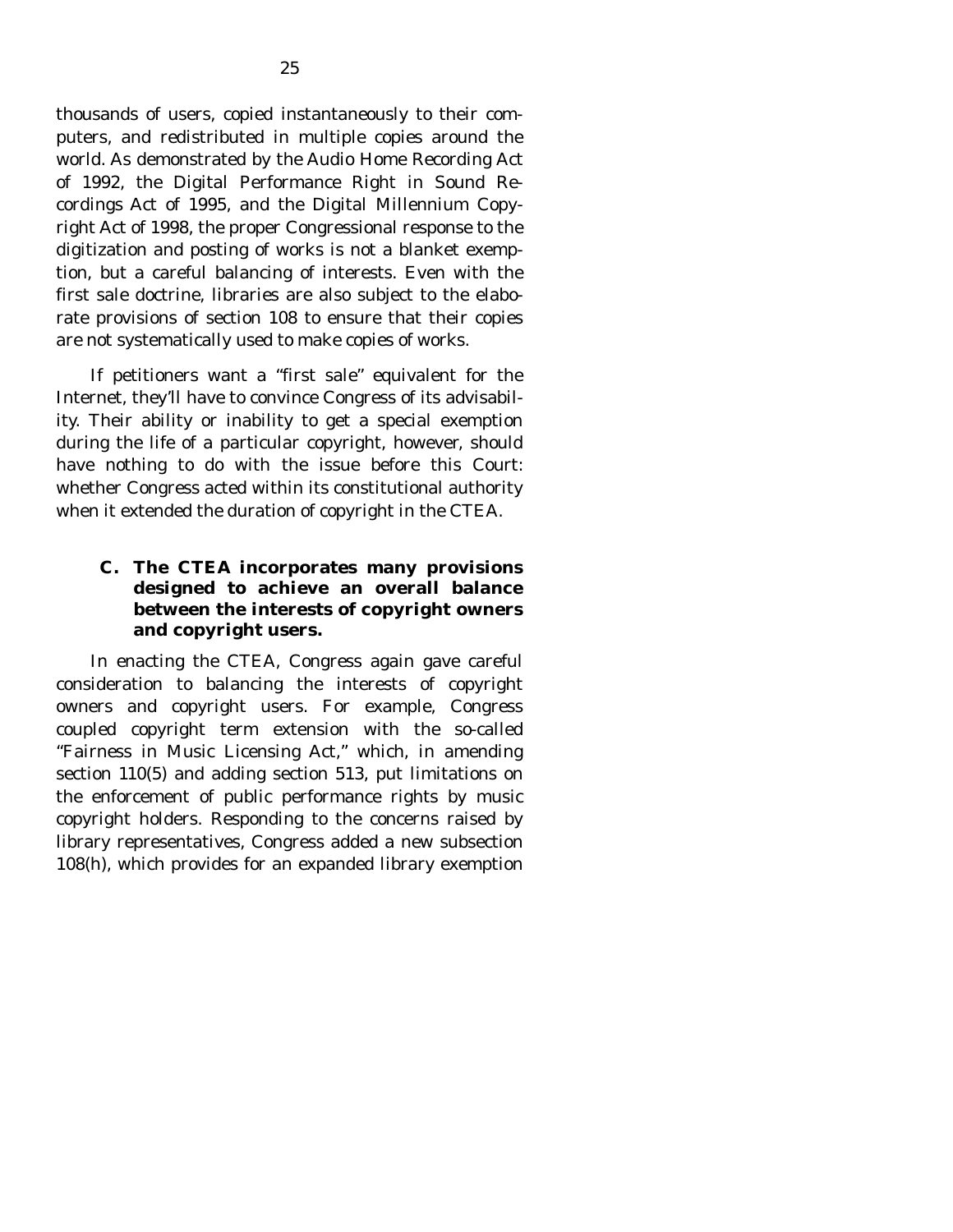for the reproduction of copyrighted works during the last 20 years added by the act.

 As explained at p. 16, *supra*, "old" unpublished works were slated to go into the public domain after December 31, 2002. As originally proposed, the CTEA would have extended the protection of such works by an extra ten years. S. Rep. No. 104-315 to accompany S. 483 (1996) at 5-6. Responding to the concerns raised in the committee hearings, however, Congress determined that no extension should be given for the protection of these works (although Congress did extend by 20 years, to 2047, the "extra" protection granted to such works as an inducement to get them published by the end of 2002). Thus, thousands, or millions, of unpublished works, including private letters dating back to the early history of the United States, will first go into the public domain after December 31, 2002, demonstrating Congress's sensitivity to the value of the public domain.

 As with the 1976 term extension, Congress was concerned that the authors or their heirs, rather than the copyright licensees, be the ones to receive the benefit of the 20 year term extension. Accordingly, Congress provided a new termination right in section 304(d) for authors or heirs who did not previously take advantage of the termination provided in section 304(c).

 Congress did not provide, either in 1976 or in 1998, for a termination right in works made for hire. However, in the CTEA, Congress did take the extraordinary step of adopting a sense of Congress that owners of audiovisual works should make arrangements to share the value of the additional 20 year extension with those who participated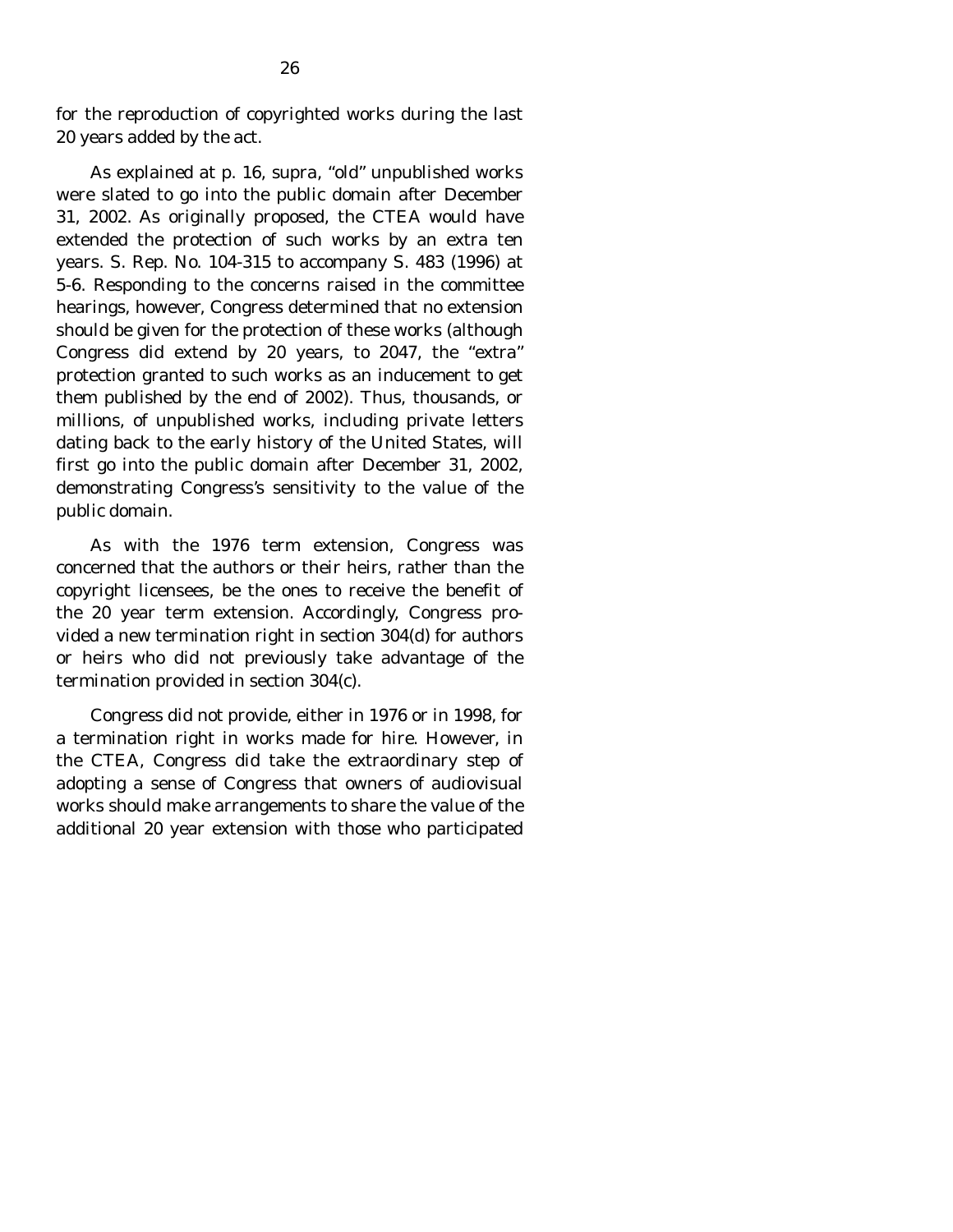in the creation of the works. Section 105 of the CTEA provides:

It is the sense of the Congress that copyright owners of audiovisual works for which the term of copyright protection is extended by the amendments made by this title, and the screenwriters, directors, and performers of those audiovisual works, should negotiate in good faith in an effort to reach a voluntary agreement or voluntary agreements with respect to the establishment of a fund or other mechanism for the amount of remuneration to be divided among the parties for the exploitation of those audiovisual works.

Although this sense of Congress does not have the force of law, it presumably puts the industry on notice that, should such negotiations not be forthcoming, Congress might consider enacting legislation to force the copyright owners to share the benefits of the copyright term extension (assuming, of course, that this Court doesn't bar Congress from making ongoing adjustments to existing rights of copyright).

### **D. Although Congress has considered many factors in promoting the "Progress of Science and useful Arts," it has never embraced a strict economic efficiency analysis.**

 The petitioners' economists' brief begins with the statement, at p. 2: "One possibility is that Congress sought a policy that confers a net economic benefit, after subtracting the expected costs." But, despite the attempts by some scholars to test all copyrights on the Procrustean bed of economic efficiency analysis, Congress has simply never limited itself to such an approach. The moral rights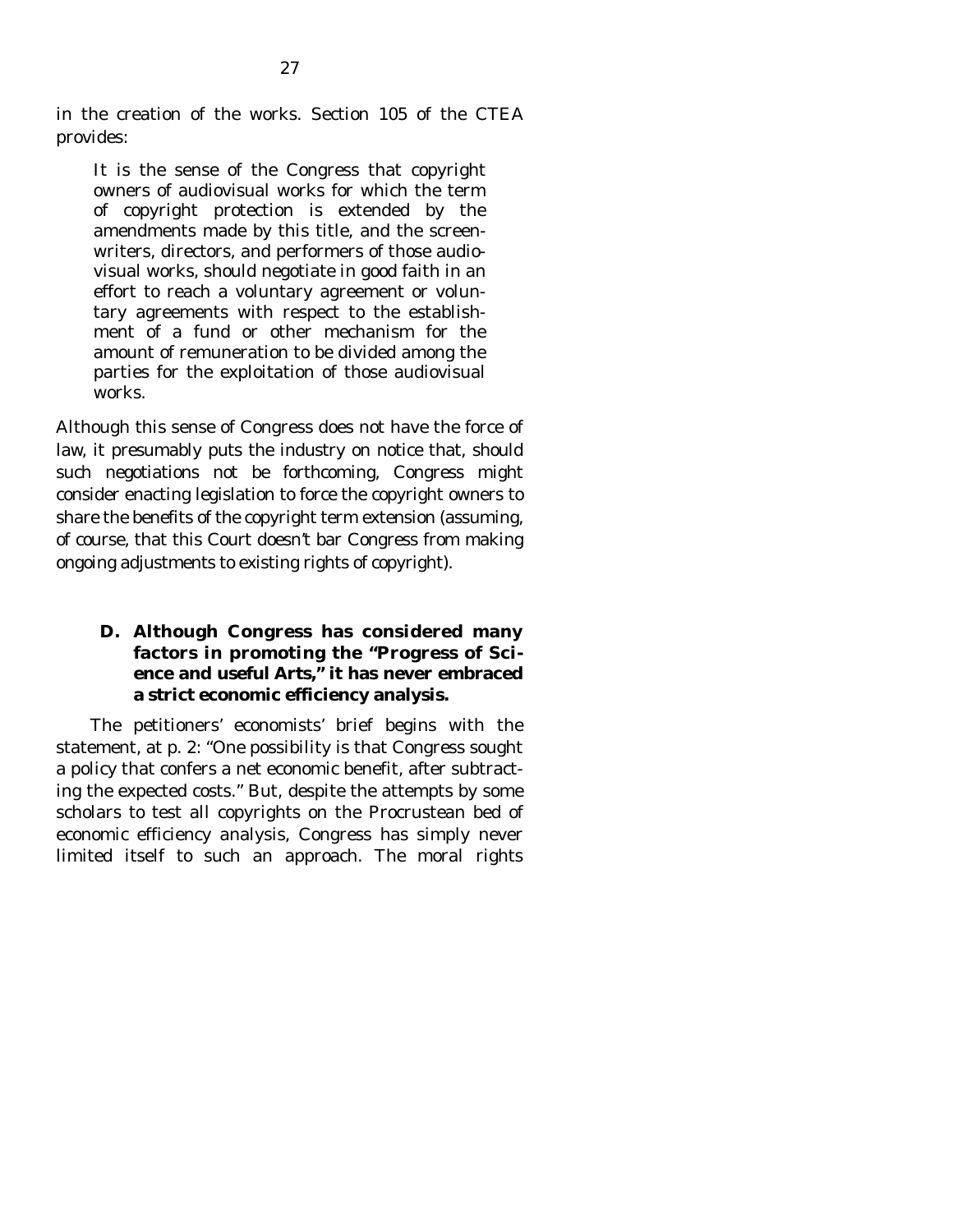provided in section 106A, the termination rights of sections 203 and 304(c), and dozens of other rights and limitations don't lend themselves to economic evaluation. One might just as easily suggest that copyright is based upon a natural rights or property rights<sup>15</sup> theory. The pre-1790 statutes, in their preambles, make reference to "natural rights" and "property rights."

 One of the basic problems with an efficiency analysis of copyright is that many of the variables involved in the copyright industries simply are not quantifiable. For example, in making the argument that increased revenues for the copyright industries will not result in any greater investment in future works, the economists blithely suggest at p. 9 of their brief that "In general, a profitmaximizing producer should fund the set of projects that have an expected return equal to or greater than their cost of capital." One is reminded of the proverbial critic who, upon being told that only one out of ten movies makes money, responded, "Then only invest in the ones that make money." Of course, if one knew in advance which multimillion-dollar movies would be successful, one would have no difficulty making money.

 The fact is that the copyright industries are based upon products that usually have, at the outset, an undeterminable value. One book sells, another doesn't; one movie is a

<sup>&</sup>lt;sup>15</sup> When it serves their interests, petitioners are not averse to using a property law analogy. "Copyright law had, in effect, vested in these petitioners, as well as in the public, a remainderman interest in the works at stake." Petitioners' brief at 6. Of course, a remainderman is only "one who is entitled to the remainder of the estate after a particular estate carved out of it has expired." *Black's Law Dictionary* (abridged 6th ed., 1991).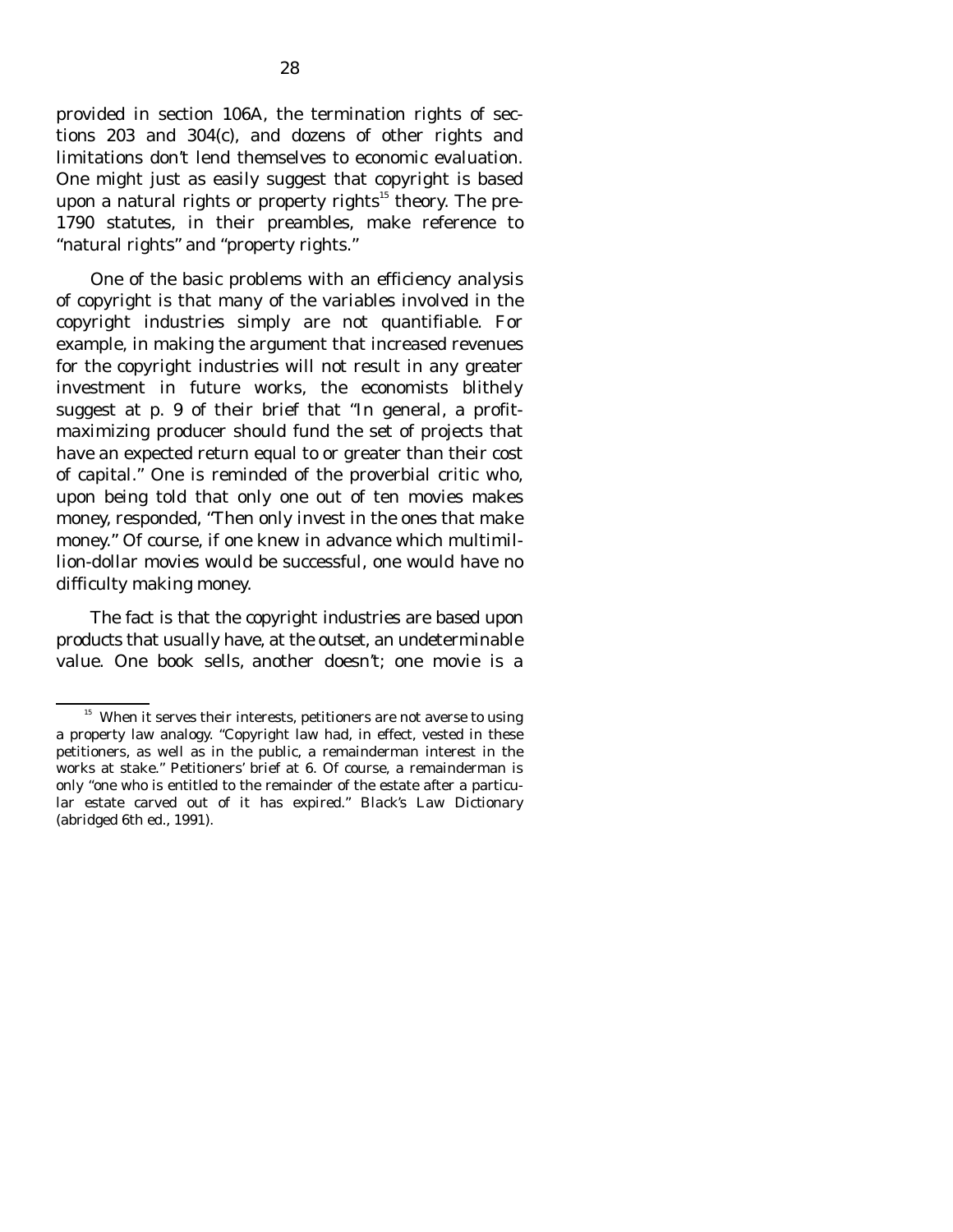blockbuster, the other a disaster. If one were to do an economic analysis, one would probably conclude that, given the unlikelihood of success, it is hardly ever worth publishing a book or producing a play or a movie. It is precisely because the chance of success is so small that we have to make the reward for success great.<sup>16</sup> The copyright industries are made up, to a large extent, of what the economists call "sub-par projects," and it would be a mistake to leave to the economists the choice of which works to subsidize.

 $16$  Petitioners at p. 7 make an argument similar to that contained in the economists' brief, that the "cost" to society of "withholding" lots of copyrighted works exceeds the "gain" to be realized by those few copyright holders who have "surviving works" (defined by petitioners as "works that continue to earn a royalty"). The argument is fallacious.

--------------------------------- ♦ ---------------------------------

 The petitioners effectively divide all works into two categories, those that have commercial viability, and those that don't. For those that don't have commercial viability after dozens of years – the vast majority of works – there really isn't much "cost" in tying them up in copyright or otherwise. We might as well leave them in the control of people who have a sentimental or other noncommercial interest in them, since such people are more likely to preserve or disseminate the works. The works that second-comers are most interested in reproducing, however, are precisely the same "surviving works" that have commercial viability to the original creators or their heirs. Assuming that a given work has some remaining commercial viability, then, it is a worthwhile question to ask: is it more "fair" to grant whatever value there may be to the creators, their heirs, or the company that absorbed the initial cost and took the initial risk in creating the work, or to pass the remaining commercial value to the free-rider who waits until a work's commercial success is proven, and then jumps in to take advantage? But, of course, economic analysis doesn't factor in what is "fair." Maybe that's why Congress doesn't particularly limit itself to economic analysis in deciding who should control the further dissemination of creative works.